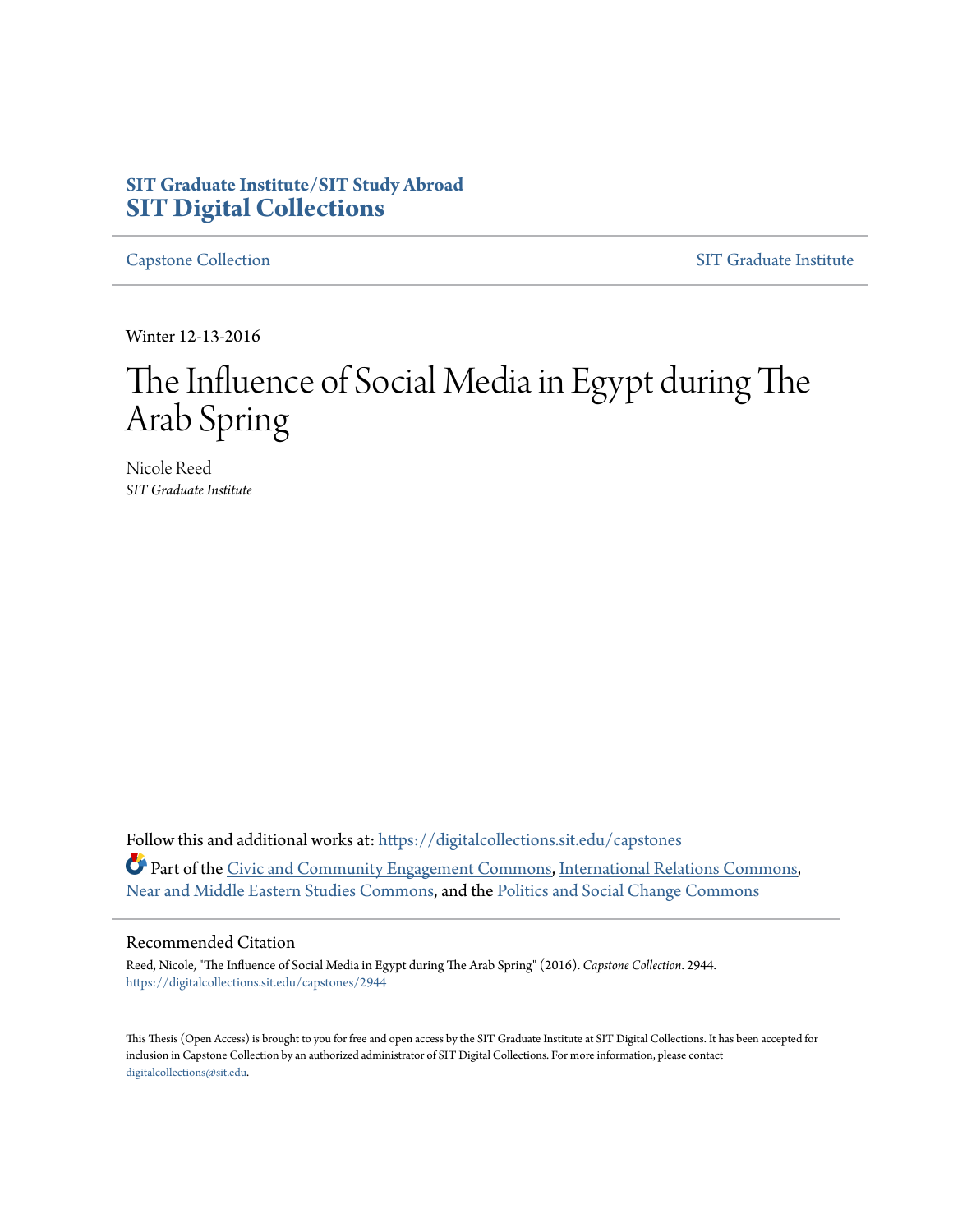## **THE INFLUENCE OF SOCIAL MEDIA IN EGYPT DURING THE ARAB SPRING**

Nicole Reed PIM 72 Advisor: Karen Blanchard

A capstone paper submitted in partial fulfillment of the requirements for a Master of Arts in Service, Leadership, and Management at SIT Graduate Institute in Brattleboro, Vermont, USA December 2016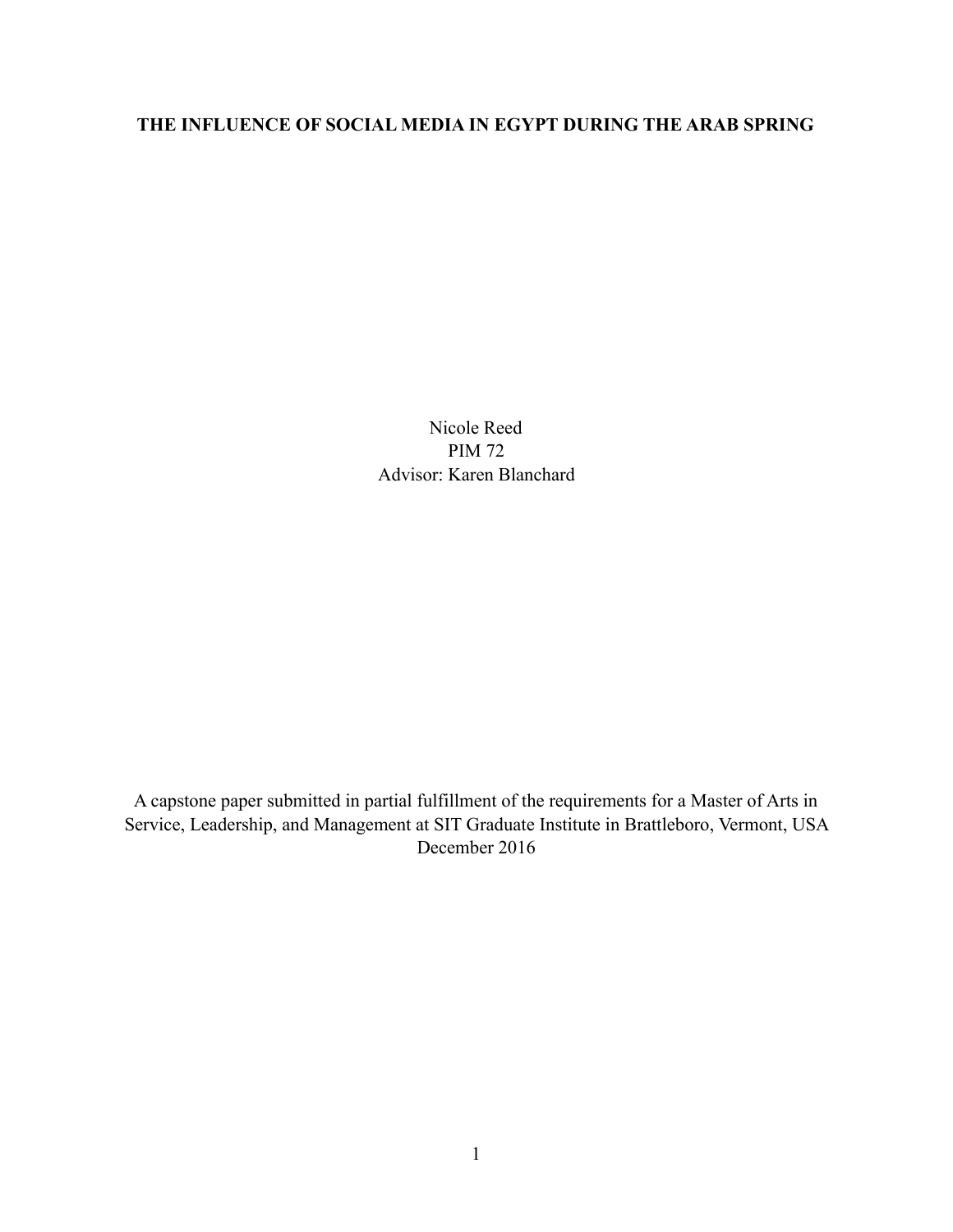I hereby grant permission for World Learning to publish my capstone on its websites and in any of its digital/electronic collections, and to reproduce and transmit my CAPSTONE ELECTRONICALLY. I understand that World Learning's websites and digital collections are publicly available via the Internet. I agree that World Learning is NOT responsible for any unauthorized use of my capstone by any third party who might access it on the Internet or otherwise.

Student Signature: \_\_\_\_\_\_\_\_\_\_\_\_\_\_\_\_\_\_\_\_\_\_\_\_\_\_\_\_\_\_\_ Nicole Reed Date: December 2016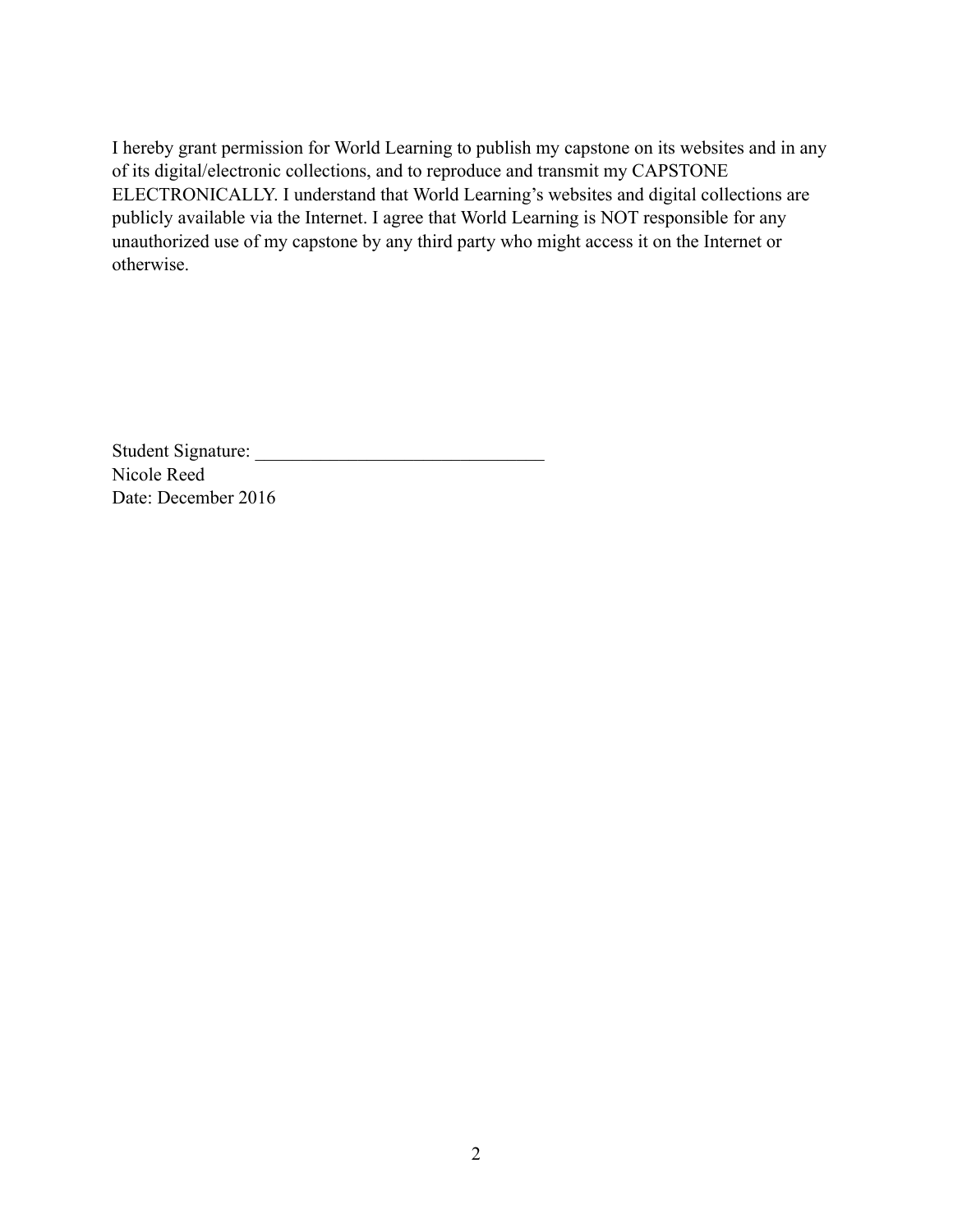## TABLE OF CONTENTS

| Abstract                                                        | 4  |
|-----------------------------------------------------------------|----|
| Acronyms and Definitions                                        | 5  |
| Introduction                                                    | 6  |
| Literature Review                                               |    |
| <b>Tunisian Revolution</b>                                      | 8  |
| Spreading of the Arab Spring                                    | 9  |
| Social Media                                                    | 10 |
| History of Social Media in Social Movements                     | 11 |
| Kullena Khaled Said                                             | 12 |
| January 25                                                      | 16 |
| Methodology                                                     | 21 |
| Analysis of Data                                                | 27 |
| Conclusion                                                      | 29 |
| <b>Bibliography</b>                                             | 30 |
| Appendixes                                                      |    |
| Appendix A: Statement of Consent                                | 35 |
| Appendix B: Survey on the Influence of the Arab Spring          | 36 |
| Appendix C: Survey on the Influence of the Arab Spring (Arabic) | 37 |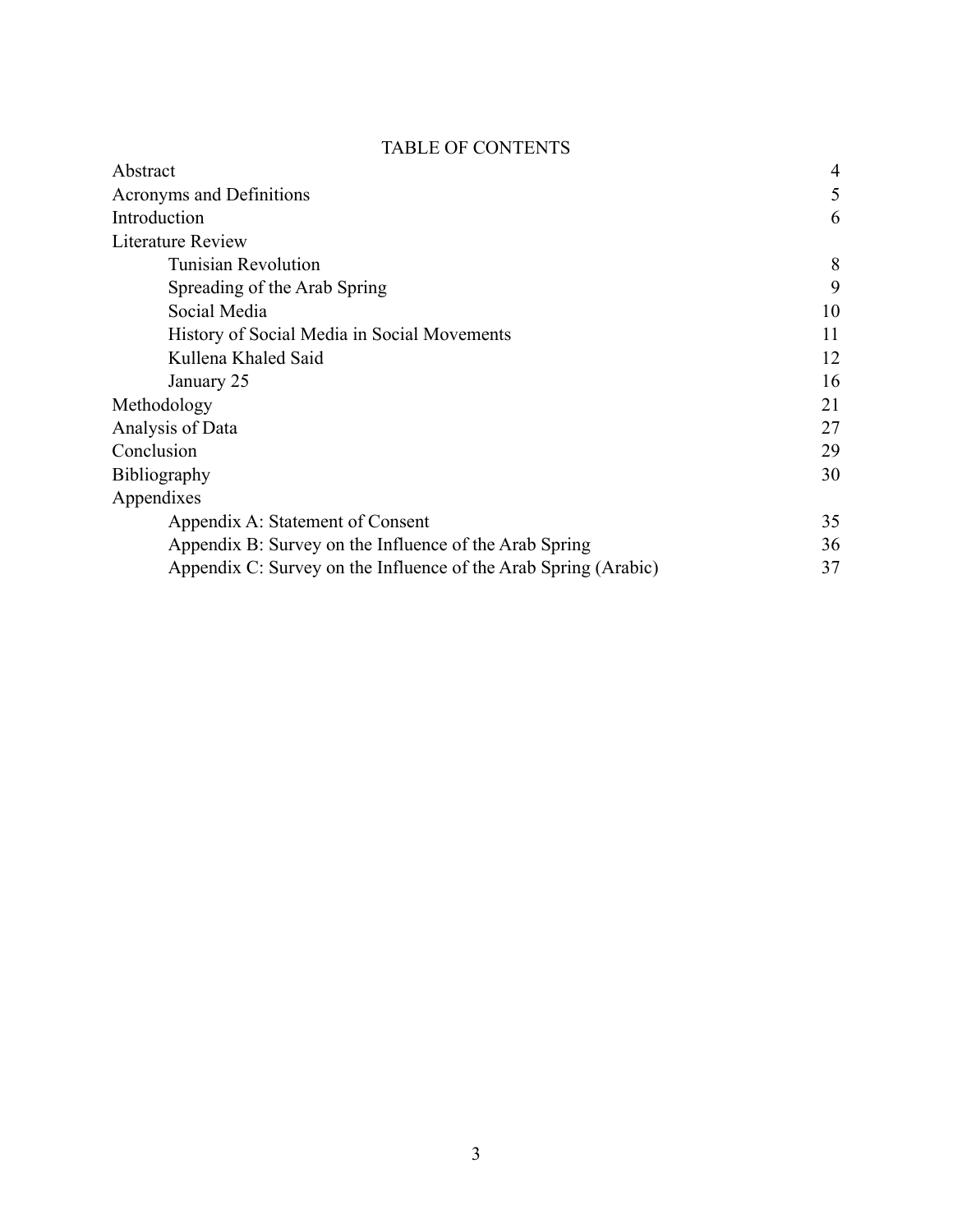## ABSTRACT

In the past 10 years social media has become a way of communicating, following the news, posting pictures, and marketing for brands. The platforms including Facebook and Twitter continue to grow, making them an ideal way of communication all across the world. It has been argued that what happened in the Arab Spring in 2010 was shaped and influenced by more people having access to the internet, and therefore having signed up for social media sights. The act of one man sent a region swirling into turmoil, political overthrow, and in some cases, such as Egypt, creating a revolution.

In this paper I researched the influence that social media had in Egypt during the Arab Spring. I examined the events that led to the Arab Spring and how they were shaped by social media as well as the Egyptian Revolution, that some claim to be a Facebook Revolution.

The research was conducted based on an online Facebook survey. I found that though social media was used to schedule protests and demonstrations, the primary influence was creating awareness for people outside of the country.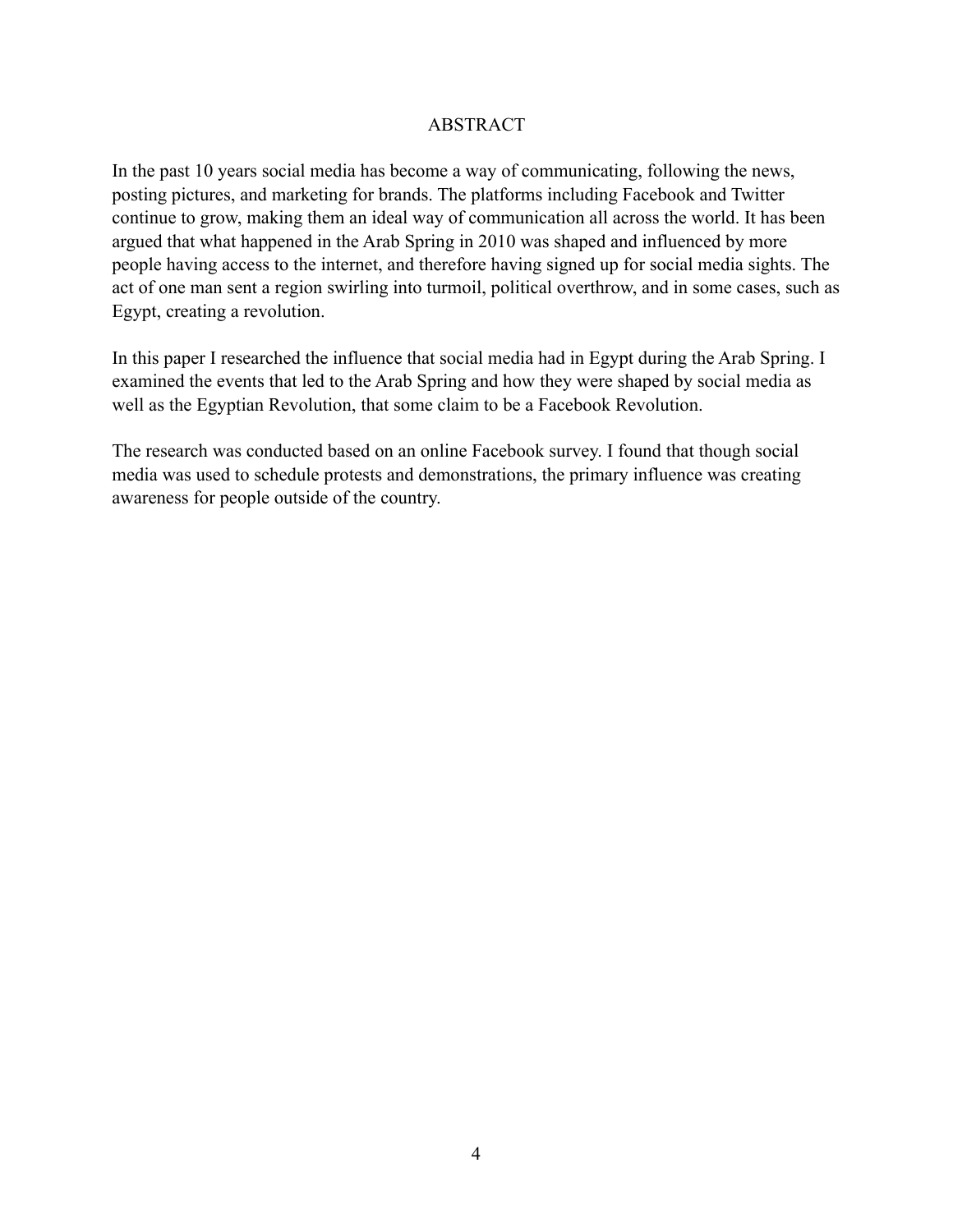#### ACRONYMS AND DEFINITIONS

**Social Media**- Websites and applications that allow for User Generated Content (UGC) and participation in social networking

**User Generated Content (UGC)**- Forms of media created by users on an online system or service, usually posted onto social media websites.

**Twitter**- A micro-blogging website and service that allows for users to share updates in real time by using 140 characters or less, along with photos or video. Jack Dorsey, Evan Williams, Biz Stone, and Noah Glass founded Twitter in 2006 (Twitter, n.d.).

**Tweeting**- The act of using Twitter

**Hashtag** (#)- Adding a # before a word, creates a hyperlink, it is most common to use a # to connect to trending topics, or calls to action on social media sites (Coleman, 2015).

**Facebook**- Mark Zuckerberg founded Facebook in 2004. It is a social networking site used to connect and share with friends and family across the globe (Carlson, 2010).

**YouTube**- A video sharing website founded in 2005 by three former PayPal employees, Chard Hurley, Jawed Karim, and Steve Chen (Bellis, 2016).

**MENA**- The acronym MENA refers to the Middle East and North Africa regions. This four-letter acronym became highly used during the Arab Spring.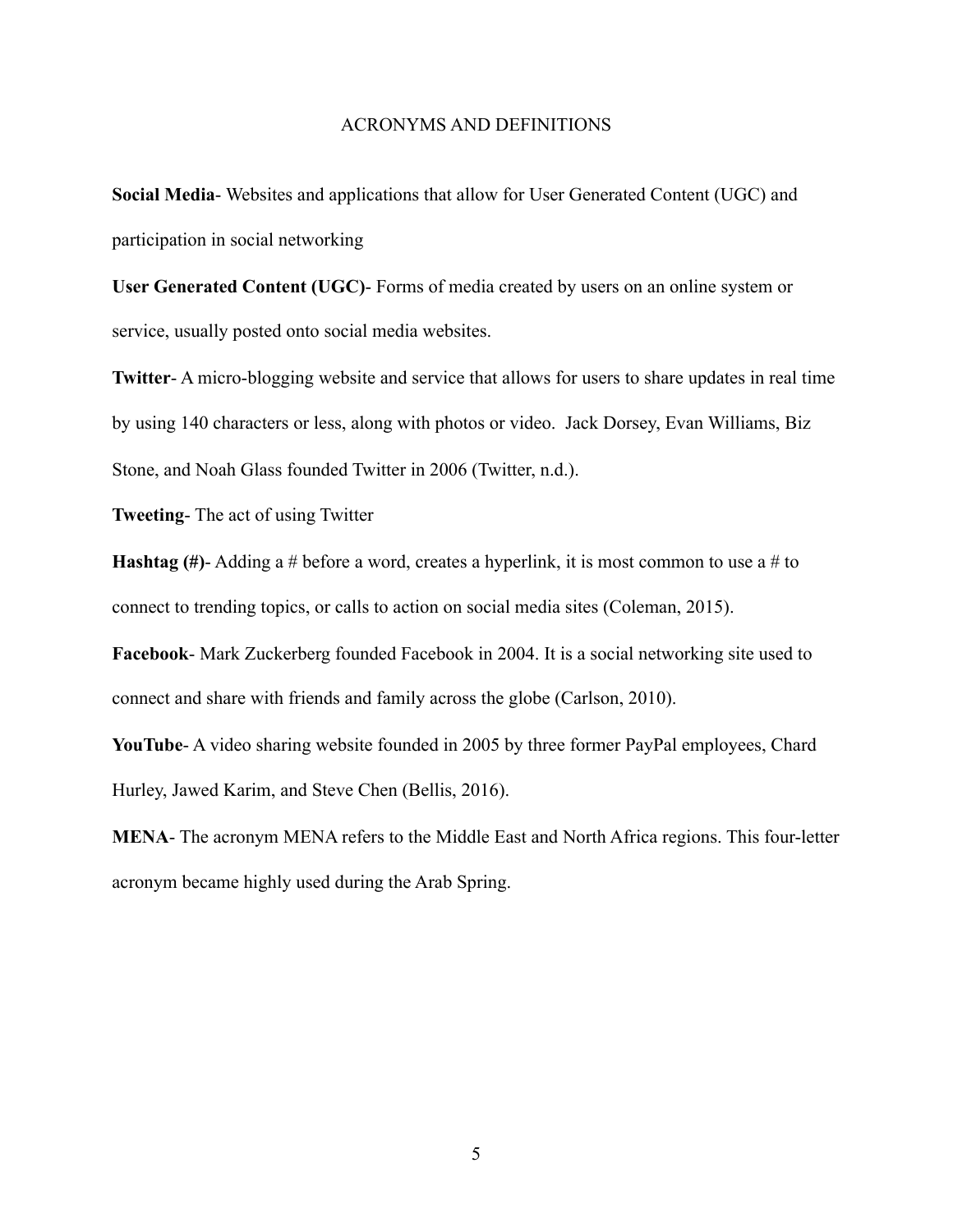#### **Introduction**

 The story of how I ended up in Egypt and discovering my research topic requires some backtracking. Before starting graduate school I had studied abroad in Morocco, I was there during the start of the Arab Spring. I quickly discovered that my heart was with the people across the MENA (Middle East and North Africa) region fighting for the basic human rights I had at home. When I left the SIT (School of International Training) graduate program in May of 2013, I was more confused than ever with what path to follow next, and where exactly I wanted that path to take me. After extensive research and pro/con lists, I settled on a practicum site in my college city of Austin, Texas. I landed a practicum in, at the time was my dream industry, textile manufacturing with a purpose. I started working with Open Arms, an organization that hired refugee women to make a sustainable clothing line using repurposed textiles. I was the operations intern, and one of my responsibilities was to oversee the volunteers. As happy as I was working there I still had the dream of living abroad.

 As a Global Studies major in undergrad I had a focus in the Middle East and North Africa. My goal was always to spend extensive time in the region; little did I know, that dream was right on the horizon. While I was working at Open Arms I met an American woman who had lived in Egypt with her husband. During their 8 years in the country they opened an American style restaurant called Jared's Bagels. I quickly became close to her and began expressing my desire to go to Egypt. One day in December she approached me and asked if I wanted to join her and her husband on a ten day visit to Cairo. I quickly booked my flights, despite not leaving until mid February. Before I knew it I was on the plane heading to my dream country. I was in Egypt for four days when I called my parents to tell them I would be moving there, my field study for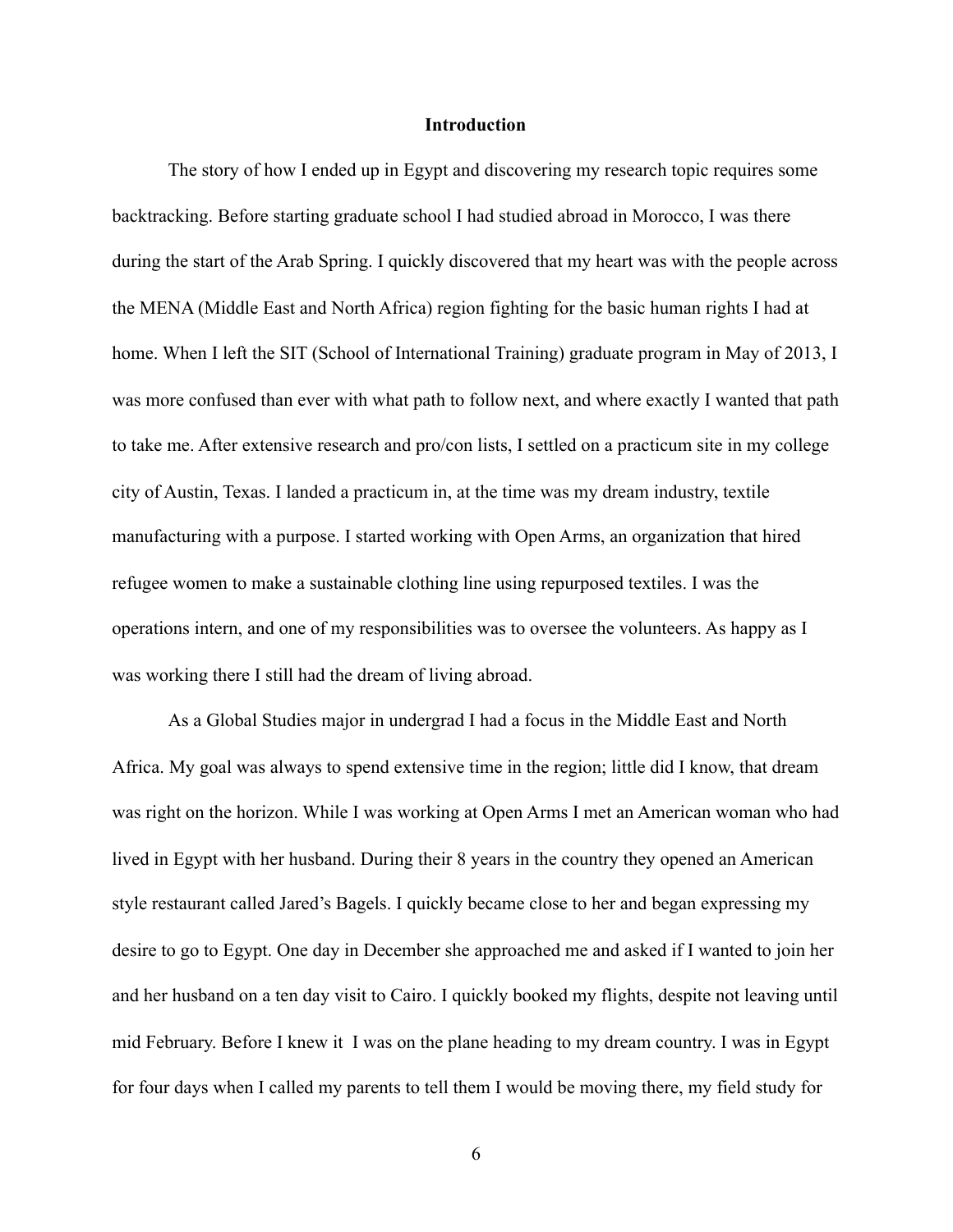graduate school was completed and I wasn't sure what was next. I was offered a position as Operations Assistant Manager and I was back in Egypt a month later.

 Egypt was everything I hoped it would be and so much more, however the job was not a good fit and five months into it, I put in my resignation. I had no problem finding a job, this time working at a nightclub called Vent that was located in the heart of Cairo. Working at Vent was mindless and easy but it did open my eyes to a new demographic of Egyptians that I hadn't previously been exposed to, the upper class. I met musicians, businessmen, world travelers, teachers, and people from all walks of life. I was unchallenged there and shortly jumped to a new job. I was to be an account manager at a social media agency.

 I knew about social media but had never studied its use for advertising and marketing. On my first day I was assigned four clients, one of whom happened to be the highest paying client of that agency. I was under pressure to learn quickly and not to disappoint. The job was grueling and high stress but I found a way to express brands in a creative manner. I began studying all aspects of social media and quickly realized the impact it had, not only in marketing but for social change. I reflected back to the Arab Spring and the things that were accomplished because of the use of sites like Facebook and Twitter, this led me to my **research question**: What was the influence of social media in Egypt during the Arab Spring? As well as my **subquestions**: What were the primary social media platforms used? Is social media an effective tool for political discussions? and Would the Arab Spring been possible without social media?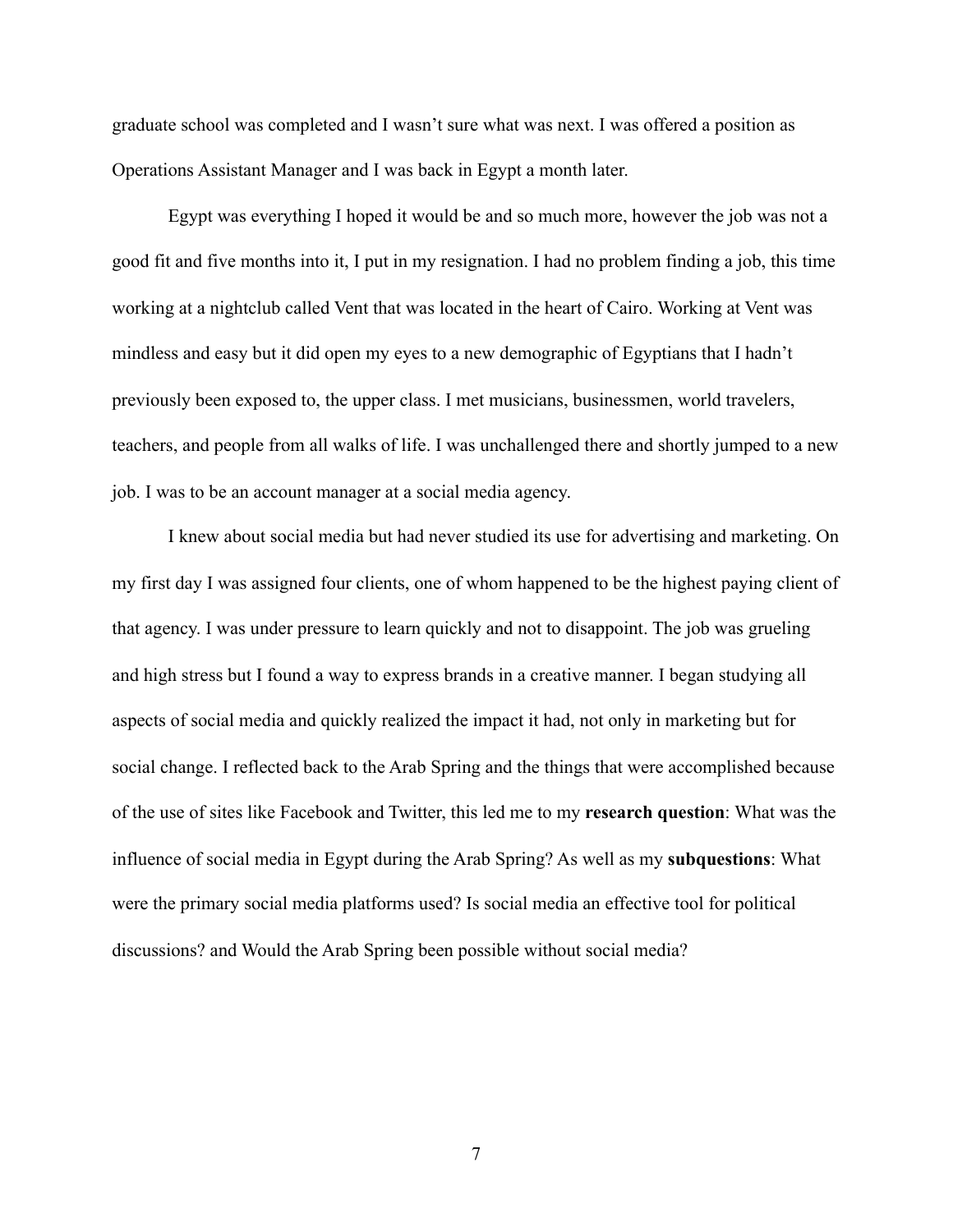#### **Literature Review**

#### **Tunisian Revolution**

 On December 17, 2010 a twenty-six-year-old vegetable vendor named Mohamed Bouazizi set himself on fire in front of the municipal building in the town of Sidi Bouzid, Tunisia, about two hundred miles south of the capital of Tunis. His vegetable cart had been confiscated and his complaint was completely dismissed by the government (Al-Saleh, 2015). He was the sole breadwinner for his single parent family, he supported his mother, had the burden of paying bills and he could no bear those things any longer. However what really set Bouazizi off was when he was slapped in public by a female police officer (Herrera, 2015).

 The act of setting himself on fire was symbolic because in Islam burning oneself is seen as unacceptable. The burning of documents symbolizing one's identity is referred to as the phenomenon called *harragas* an Arabic term meaning 'those who burn', this takes place when young people burn their documents upon their illegal arrival in Europe. They burn their papers because to them living as an illegal immigrant is more fulfilling than to be sent back to their home county (Al-Saleh, 2015). This act of protest unraveled the many issues normal young Arabs faced on a daily basis.

 The events that unfolded after Bouazizi's act of bravery could not have been predicted by anyone. Unfortunately he would not live to see the series of revolutions, revolts, and dramatic change that led to the Arab Spring. Following his death, his mother staged a protest in the spot where her son had killed himself. She became known as the "mother of the nation" and quickly thereafter the "mother of Arab revolutions." Her story spread throughout Tunisia and the rest of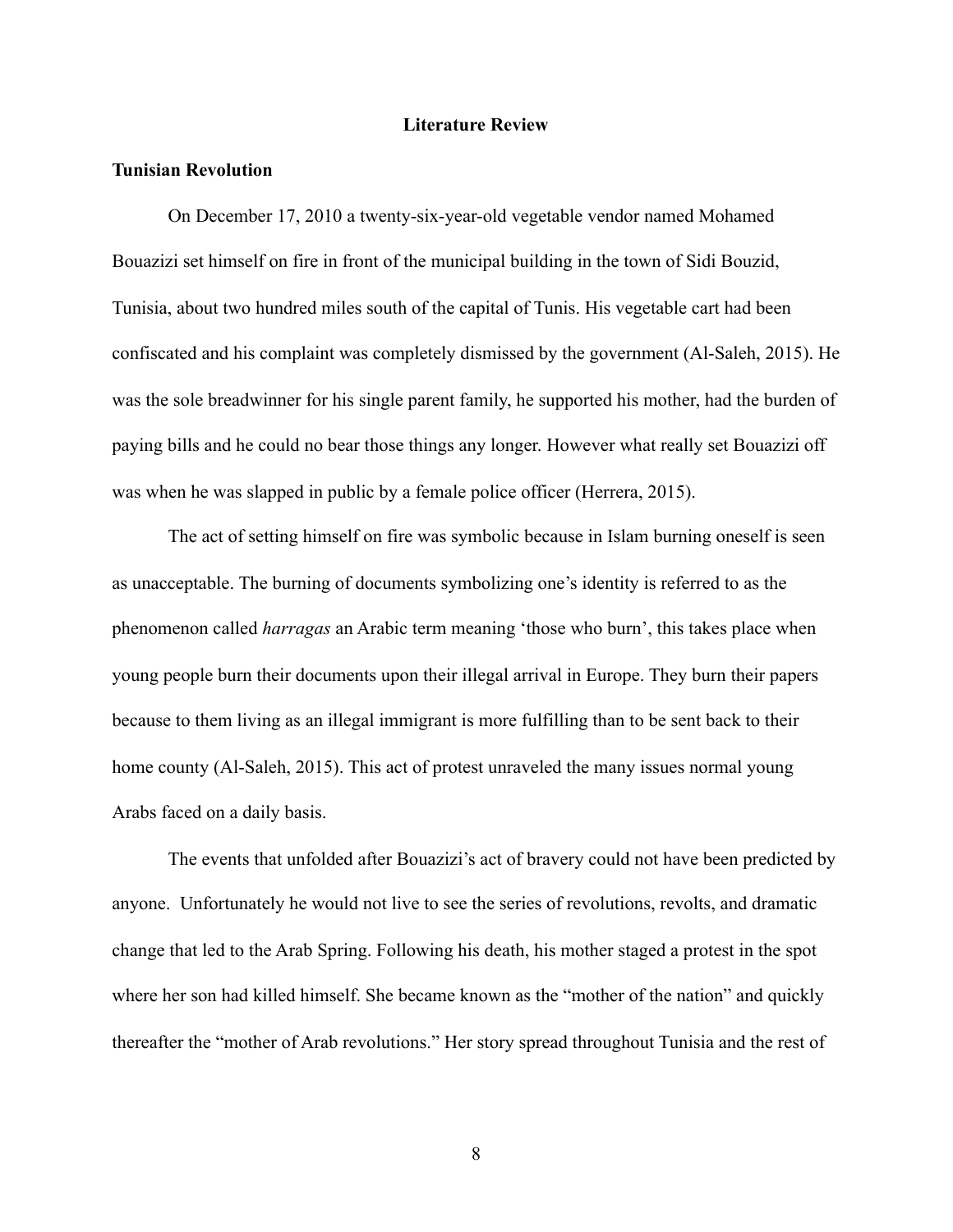the MENA region, as a result many other men and women felt inspired to stand up against their government (Herrera, 2015).

## **Spreading of the Arab Spring**

 Shortly after Bouazizi's death, a wave of demonstrations took place throughout the MENA region. The degrees of participation varied from country to country; some countries even managed to overthrow the 'dictators' that ran their country. Though some protests were more successful than others, everyone sought the same purpose: change. They wanted freedom and change from the people who had been running their country for years. In Egypt it was President Hosni Mubarak, in Libya it was President Muammar Gaddafi, for Syria it was President Bashar Al-Assad, for Tunisia it was President Ben Ali, and for Yemen it was President Ali Saleh; most of these leaders had been in office for over twenty years. The major changes occurred in Tunisia, Libya, Egypt, and Syria. However significant events still unfolded in the rest of the region including: Bahrain, Algeria, Lebanon, Jordan, Oman, Saudi Arabia, Yemen, Iraq, Kuwait, Morocco, and Syria. Though most countries saw the changes they were seeking, the change in some cases was not positive, such as Syria and Yemen, who are still facing a civil war (Blight, Pullman, Torpey, 2011).

 Social Media was said to be the main contributing factor of the Arab Spring. There were three primary social media outlets used during the revolution: Facebook, Twitter, and YouTube; each social media outlet served a different purpose. Facebook was used to set the date of the protest; Twitter was used to share the logistics, YouTube to show the world, via video, the demonstrations, protests, and authentic content that were happening in the MENA region but most of all, they were all used to connect people (Gerbaudo, 2012).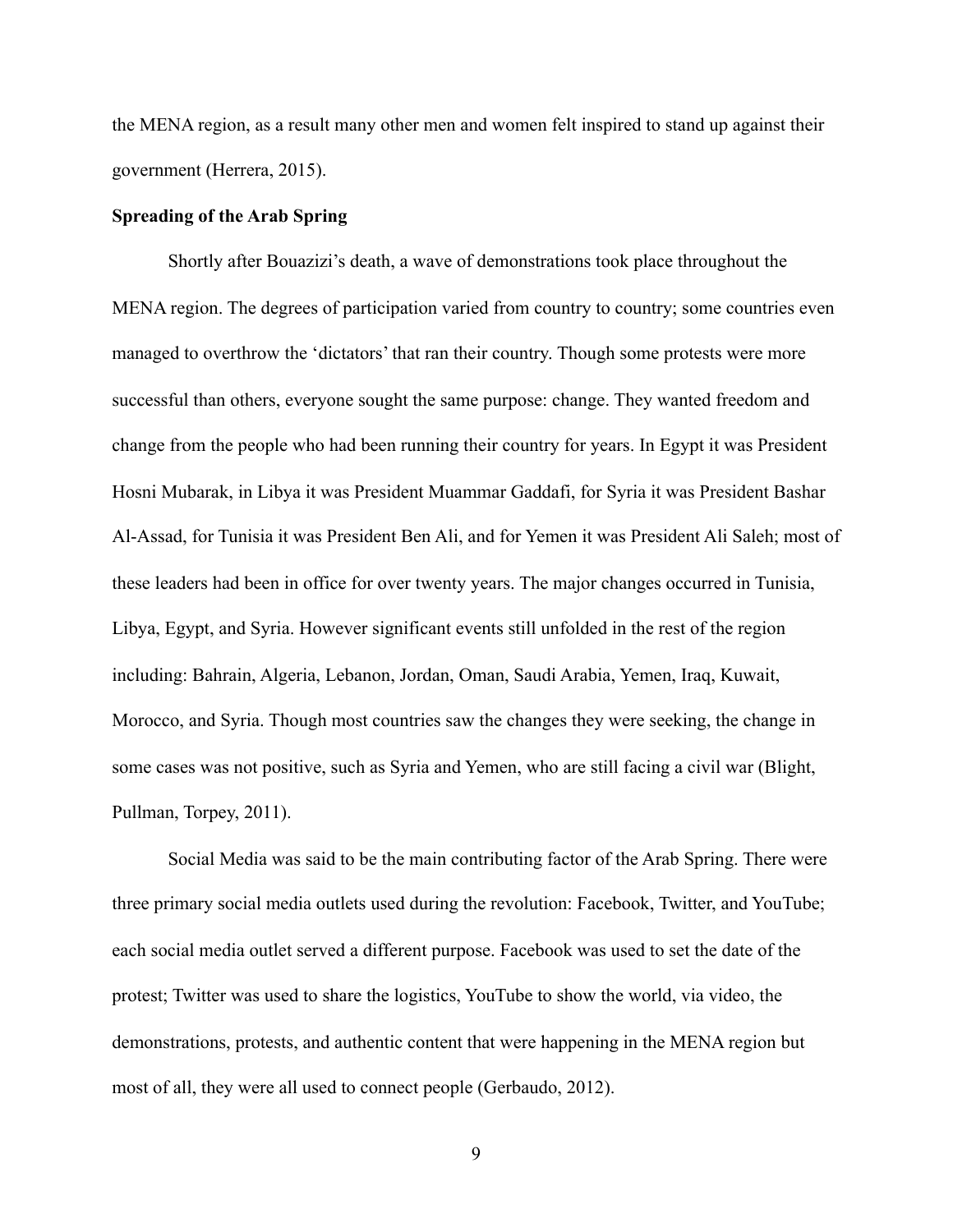#### **Social Media**

 Social Media is defined as internet based tools that create and build social networks and relationships with people that share a common interest. The platforms allow users to create a profile, or some other type of online representation and share their ideas, events, activities, and interests with their network.

According to some, social media contributed to the revolution in 4 ways:

(a) By making it easier for disaffected citizens to act publicly in coordination; (b) by creating information cascades that bolstered protesters' participation of the likelihood of success; (c) by raising the costs of repression by the ruling regimes; and (d) by dramatically increasing publicity through diffusion of information to regional and global politics (Youmans and York, p. 316, 2012).

There was no platform that served all of the functions listed above, it was the accumulation of Facebook, Twitter, and YouTube used by activists. These social networks "inform, mobilize, entertain, create communities, increase transparency, and seek to hold governments accountable." (Ghannam, 2011). It is argued that "social networking tools have the potential to enhance citizen engagement in the region, promote social inclusion, and create opportunities for employment, entrepreneurship, and development." (Dubai School of Government, 2011).

 Twitter is a free, web-based micro blogging service that allows users to embrace the use of 'micro-content'; the platform only allows the publishing of 140 characters or less at a time. Users can publish multiple Tweets with embedded images, videos, and URLs that link to more content. Trending topics on Twitter (and Facebook) can be searched by using a hashtag (#). In order to send a Tweet at specific users, an ' $\omega$ ' symbol is used, followed by the person's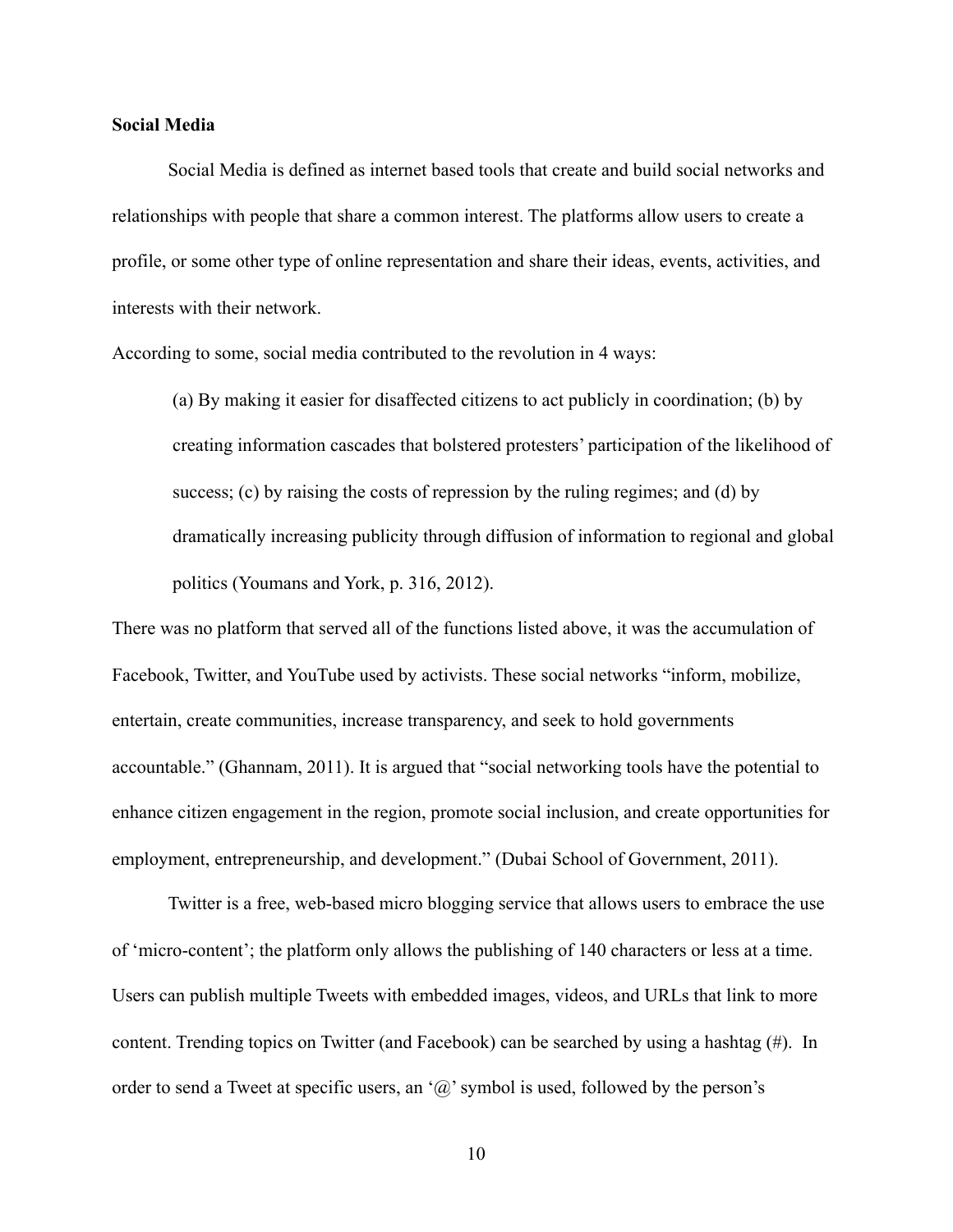username. Users can also retweet Tweets, creating a larger network, which allows more people to contribute to the Twitter stream. A user's Tweet will appear on a Twitter timeline, a collection of streamed Tweets listed in real time from a person's selected followers. This platform makes it ideal for the basic structure of real time narration while expanding on the ability to tell a story. The population of Twitter in the Arab region at the end of March 2011 was 6.6 million users, Tweeting about 252 thousand Tweets per day, breaking down to about 175 Tweets per minute or 3 Tweets a second (Peys, 2012). The most common hashtags in the first quarter of 2010 were #Egypt and #Jan25 each being Tweeted about 1.3 million times, #Egypt was also one of the top used Tweets in 2011(Peys, 2012). As of 2012 Twitter worldwide had 360 million users, and it was estimated that the social network was growing by 460 thousand users a day (Peys, 2012).

 In the Arab world alone, about 17 million people were signed up for Facebook as of 2011, five million of those being solely in Egypt (Ghannam, 2012). By using this platform users were able to become citizen journalist for people all across the globe, giving real time updates about the revolution happening in Egypt.

#### **History of Social Media in Social Movements**

 The Arab Spring was not the first time social media was used to fight for social change in Egypt. In 2003 cyber activists organized a day of street demonstrations to be held on February 15. The demonstrations were to protest against the United States invasion in Iraq. Though the invasion still took place, people in over 600 cities across the United States, Europe, and North Africa took part (Herrera, 2014). The next example was in 2004 when the *Kefya* Movement also known as The Egyptian Movement for Change took place. This group used their own websites and blogs to organize anti-Mubarak demonstrations (Herrera, 2014). They brought together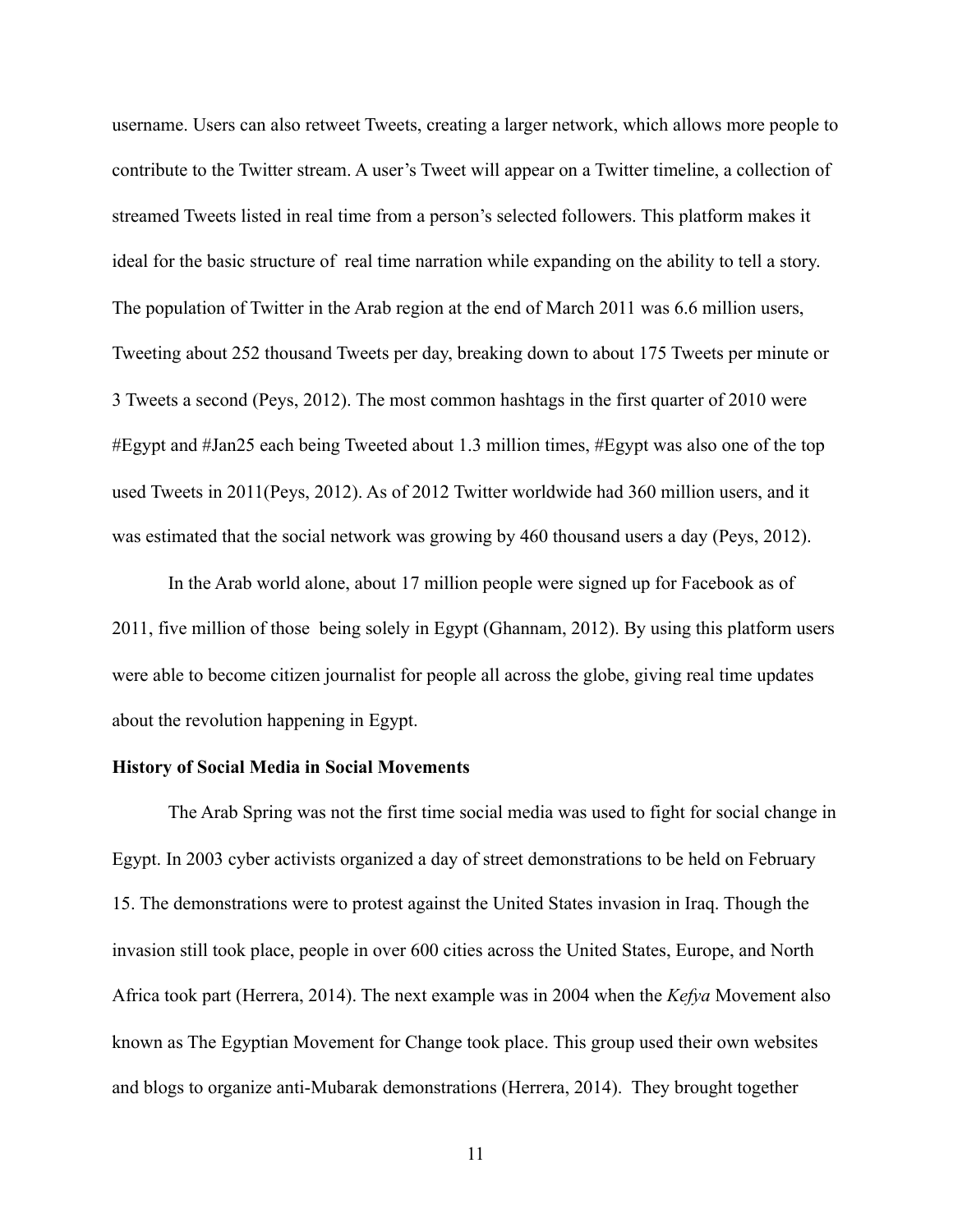Islamists, Leftists, and Nasserists who united to try to put an end to the Emergency Law and advocate for democracy (Herrera 2014). By 2007 Facebook was becoming more popular than blogging. In March 2008 one of Egypt's first influential Facebook groups was started by Israa Abdel Fatah and Ahmed Maher called *Harakat Shabab 6 Abril* (6th of April Youth Movement). The group called for people to meet in the Nile Delta City of Al Mahalla al-Kubra to support a general strike (happening,) planned by textile workers (Herrera, 2014). The organization via Facebook was successful, however the two creators of the group were arrested shortly after the group was created. The on-ground demonstrators used Twitter to share their locations, coordinate movements, and keep track of police (Herrera, 2014). These demonstrations organized by the internet were just the beginning of social movements in Egypt.

#### *Kullena Khaled Said*

 The most well known social movement before the Egyptian Revolution started as a result of the murder of Khaled Said. On the night of June 6, 2010 Khaled Said was sitting in an Internet café 30 meters from his home in Alexandria, Egypt when two plain-clothed police officers entered and began attacking the twenty-eight year old. When the owner kicked them out of the café the police dragged him to the main street and continued to violently beat him, resulting in his death (Herrera, 2014). Once he was pronounced dead, the police officers threw his body in the back of their unmarked police truck and drove off. Shortly after their departure they returned, only to throw the body back on the streets and leave it as if nothing happened (Herrera, 2014). His body was found deformed, severely mutilated, and unrecognizable. The reasons as to why this happened remained unanswered, however the murder of Khaled Said was technically done legally. At the time, Egypt was running under "Emergency Law" which extends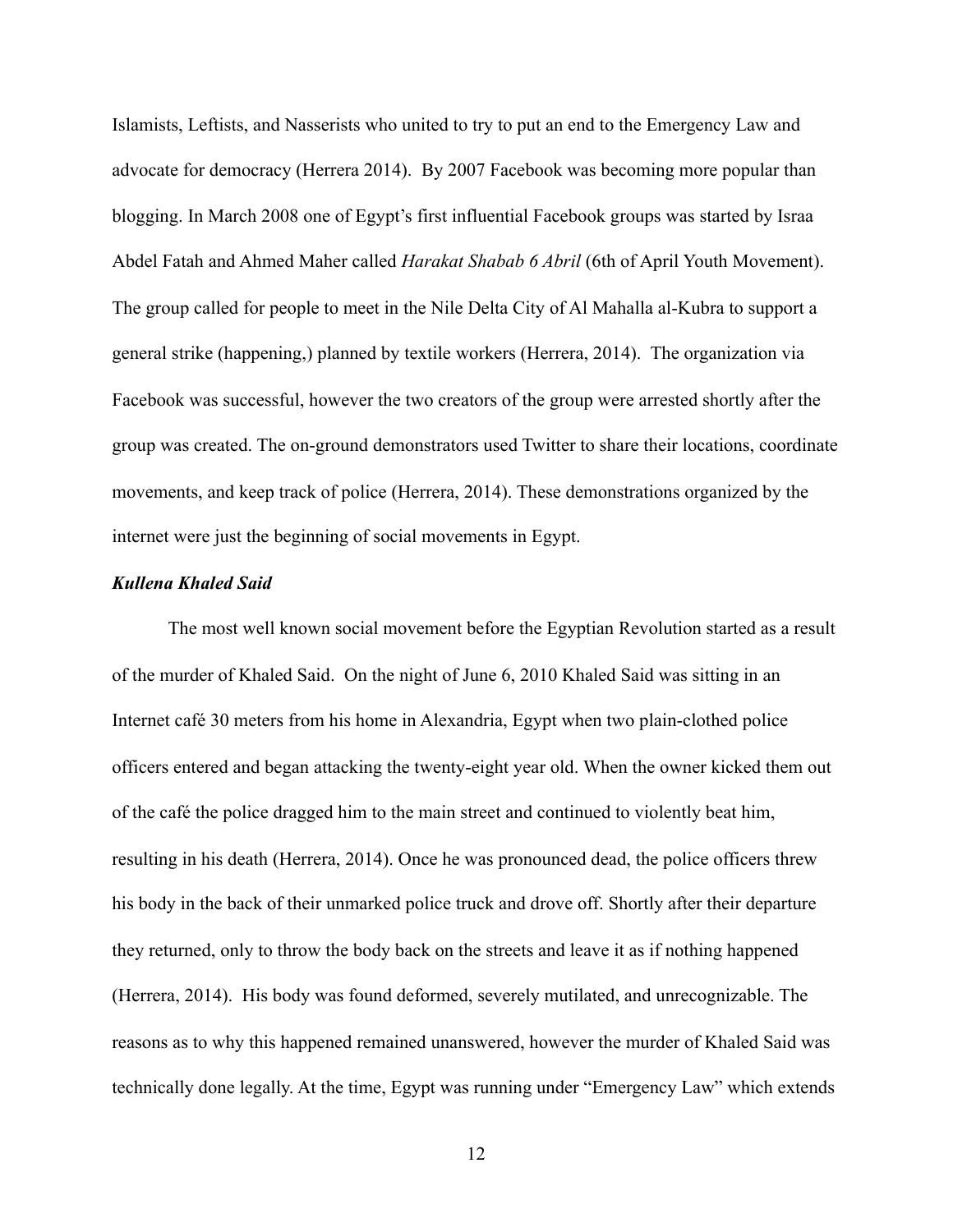the power to the police while suspending the due process of law and the constitutional right of the citizen (Herrera, 2014). There are three theories as to why Khaled was attacked that evening; the first stated that he was killed because he refused to pay the police a bribe, something that was not uncommon as police were notorious for violence and extortion. The second believed Said choked after swallowing a piece of marijuana he was trying to hide from the officers. This idea was closely observed as he was a heavy cannabis user, but it does not explain why his face was so mutilated upon death. The final theory believes Khaled captured a video of policemen dividing their spoils after a drug bust (Herrera, 2014). He was not an active blogger, nor active on social media however his potential role as a citizen journalist sparked the interest of many. The reason why he was targeted may never be known, but his death triggered a great reaction.

 On Thursday June 10, 2010 at 9:01pm, the first Thursday after the murder of Khaled Said, a Facebook group launched with the name *Kullena Khaled Said* (We are All Khaled Said). There would later be an English Facebook page called We are All Khaled Said, in order to involve western nations with the events in Egypt. This was not the first Facebook group seeking justice for Khaled, however the admin of the new group believed that the other groups used hostile language and doing so would not be received positively by the government (Ghonim, 2012). The administrator (admin) of the new page avoided phrases that would be used by activists, as he wanted to keep the group as peaceful as possible. These groups did however work together to achieve a common cause. Within the first 24 hours of the page going live, there were well thought out posts introducing the purpose of the group, which was to prove to people that what happened to Khaled was happening to many Egyptians on a daily basis (Herrera, 2014). By the end of the first day, there were already 70,000 members in the group (Ghonim, 2012). The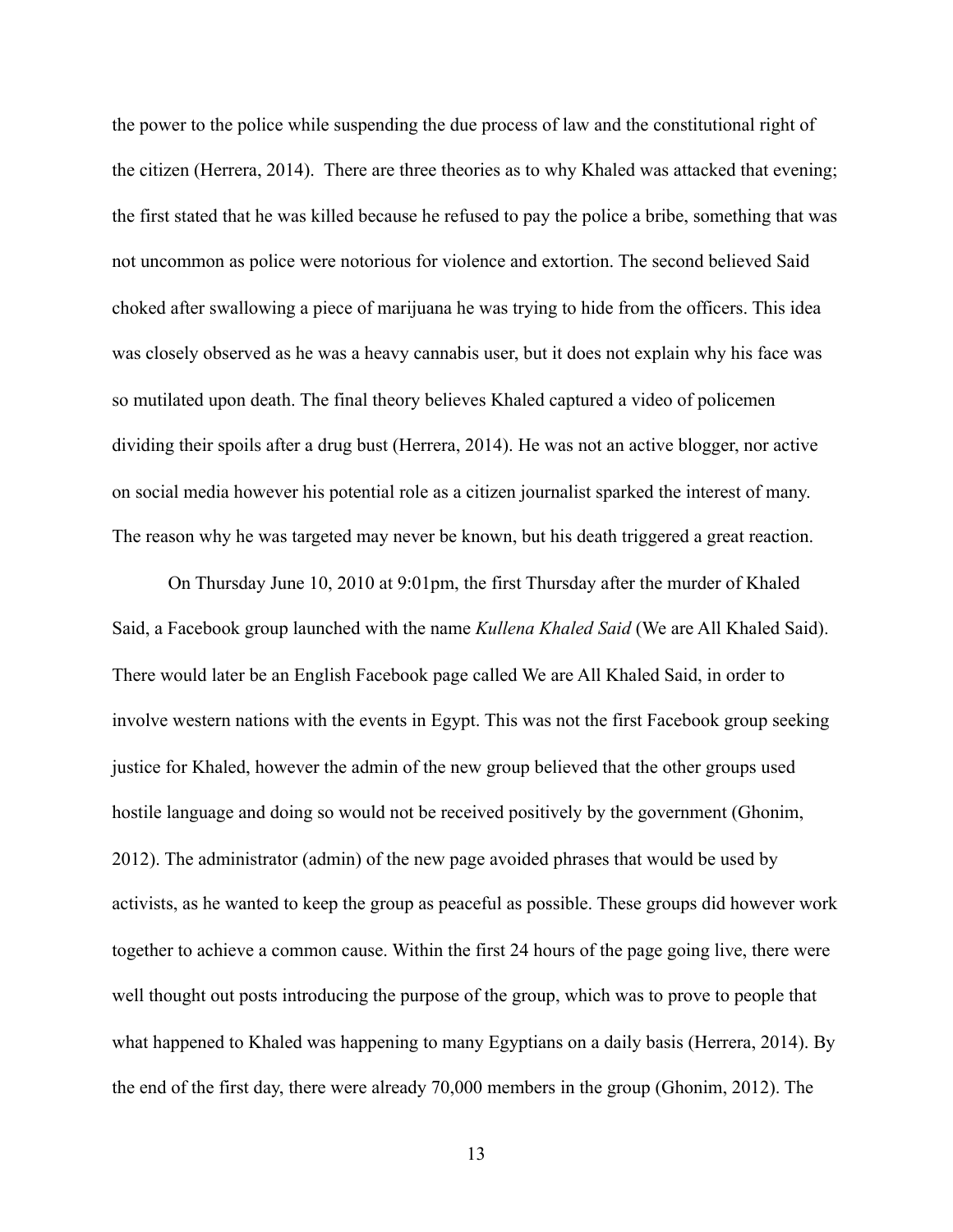day following the creation of the page, there was to be a funeral for Khaled Said in Alexandria. There was also a protest on the same day which was organized by the April 6 Youth Movement. The anonymous administrator of the Kullena Khaled Said group used the pseudonym *El shaheeed* meaning the martyr, because Khaled was considered the martyr of the Egyptian Law (Herrera, 2014). It was later revealed that *El shaheeed* was none other than a Google marketing executive, Wael Ghonim. He chose to remain anonymous for as long as possible, as he feared for his safety and never wanted to be considered a hero. Wael did not act alone during his time as admin of *Kullena Khaled Said*, he appointed a co-admin position to AbdelRahman Mansour, in case he was to find himself in trouble.

 When the first online campaign *El shaheeed* was launched, it called for members of the group to change their profile pictures to a banner that was designed anonymously in remembrance of Khaled Said (Ghonim, 2012). Though thousands responded, Wael knew he needed to create a strategy with a mission. His mission was to mobilize public support for Khaled. Since Wael was an internet expert he knew exactly how he was going to accomplish online support. He would first ask people to join the page and read the posts, after that the page was to gain interactions by having users 'like' and 'comment' on posts (thus allowing a larger reach of the Facebook page), the third step was to get the users to create their own content to post on the page, and the fourth and final step would happen when people decided to take action by taking activism to the streets of Cairo (Ghonim, 2012). Wael's next campaign asked users to take photos of themselves with a sign saying "*Kullena Khaled Said*". This campaign also created a lot of user generated content that helped spread awareness across Facebook (Ghonim, 2012).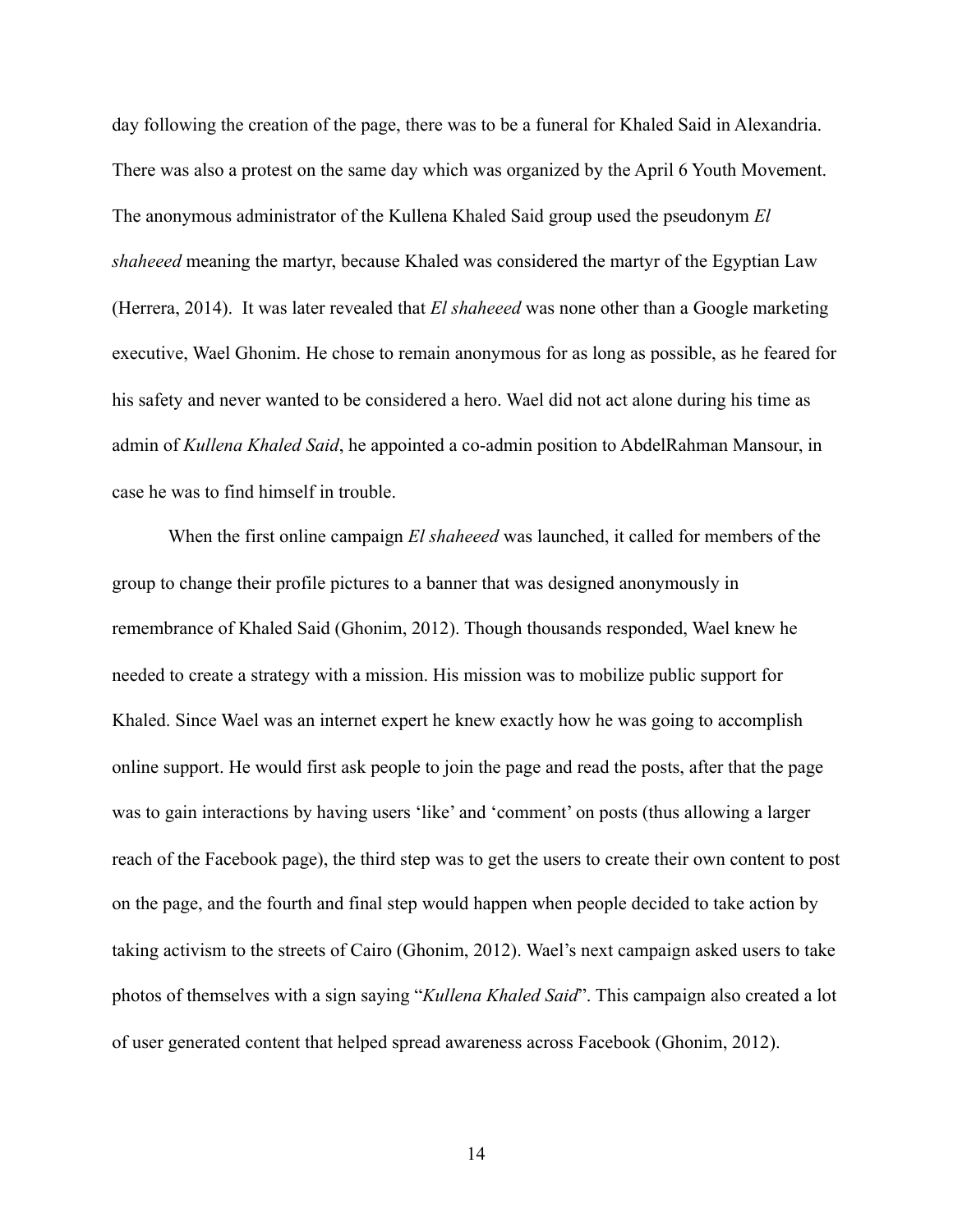The first demonstration that *El shaheeed* took to the streets was suggested by a member of the Facebook group. The member suggested having people gather on the corniche of Alexandria with everyone's backs to the street. The demonstration was to be called a 'Silent Stand' as they wanted it to be as peaceful as possible. It was also recommended that participants bring a copy of the Qur'an or Bible to read in peace, as well as to wear black in order to all stand out (Ghonim, 2012). Soon after, the date was set and a Facebook event was created. *El shaheeed* worked around the clock to make the 'Silent Stand' happen, he exerted effort by posting on the Facebook group constantly, in order to keep members engaged and updated with the status on what was happening.

 During the silent stand he was sure to post every picture that users sent of people lined up on the corniches in other cities. Though the turnout was not as large as expected, due to security concerns, *El shaheeed* and the team were pleased with the results, as many of the men and women that came out were not generally political activists. It was later reported by Reuters that more than 8,000 people came out for the 'Silent Stand' (Ghonim, 2012). As numbers started coming in on the Facebook group it was discovered that 81% of the group's members were under the age of 30 years old, and more than half of those were between the ages of 18-24. This was important to know, as the younger generation would be the ones to rule the future Egyptian Revolution (Ghonim, 2012).

 The group continued its' growth with eventually over 300,000 group members, it was a free and efficient way to convey information about demonstrations including the times, dates, and locations (Herrera, 2014). The Facebook page started to gain its own culture of peace and inclusivity creating a stronger community. The focus was evolving from seeking justice for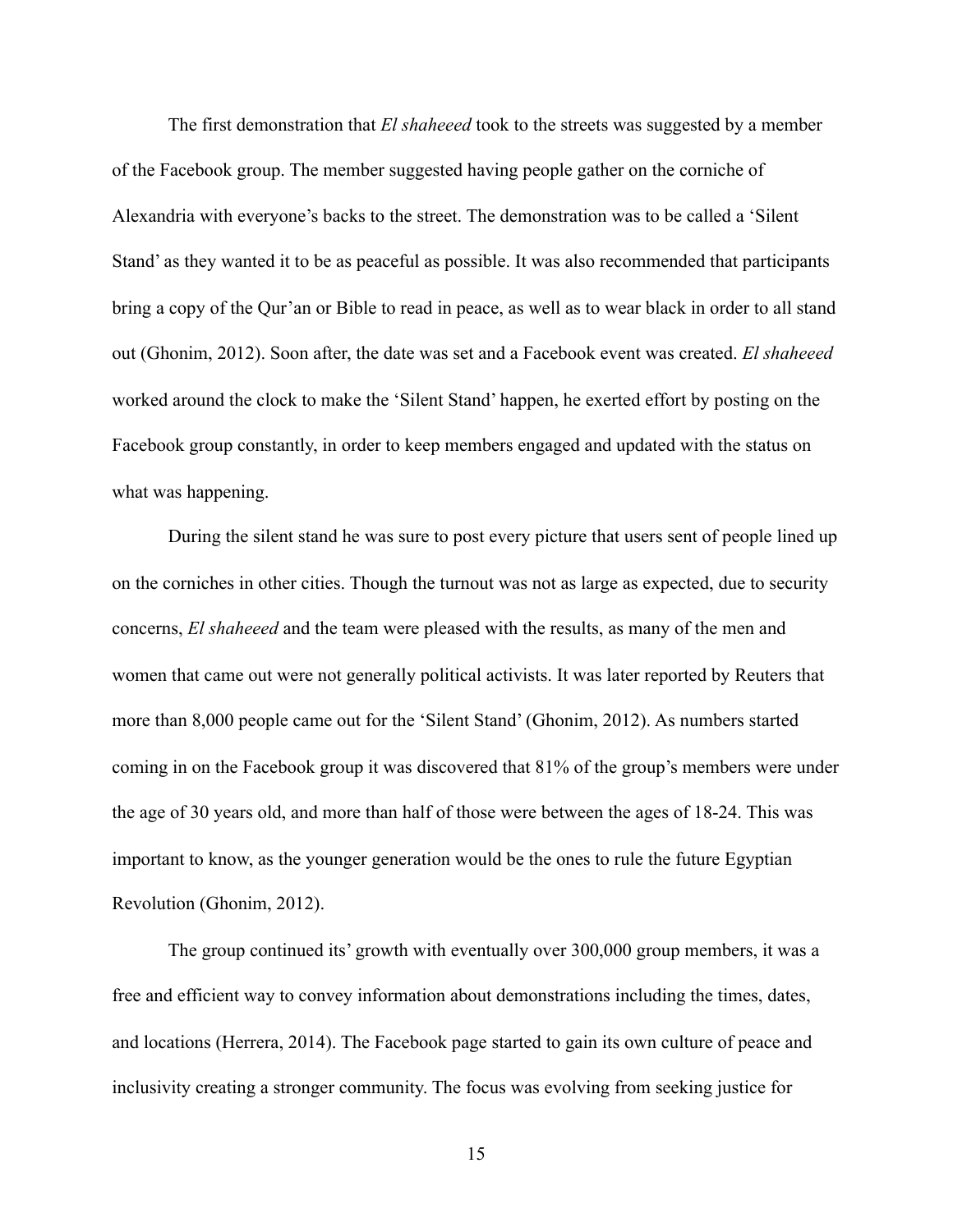Khaled, to the abuse of the police, and the condition of Egypt. Wael's online activism in the Facebook page became widely known in other parts of the MENA region. When the protests in Tunisia started in December 2010, Wael knew his chance was coming to make a difference, he just had to be calculated and precise with his approach. The protests started in Tunisia, shortly after the self-immolation of Mohamed Bouazizi.

 In January, two minutes into the new year, a bomb exploded outside the Two Saints Church, a Coptic Church in Alexandria while a service was in progress, 21 people were killed dozens more injured (Fahim and Stack, 2011). On January 14, ten days before Egypt's National Police Day protest was scheduled, President Ben Ali of Tunisia fled the country after 23 years of ruling the country (Herrera 2014). This was an action that nobody saw coming, but gave hope for Egyptians. That day Facebook's trending status was congratulating the Tunisians on the success of overthrowing their dictator. *El shaheeed* encouraged Egyptians to follow Tunisia in their quest to overthrow their dictator (Herrera 2014). That same day *El shaheeed* and AbdelRahman decided to plan a 'celebration' for the National Police Day in Egypt on January 25. The National Police Day celebrated the day in 1952 when British troops killed police officers in small town on the coast of the Red Sea, near the Suez Canal.

#### **January 25**

 The day before the National Police Day in Egypt, *El shaheeed* posted on the *Kullena Khaled Said* Facebook page explaining the protocol for the January 25 protests. The post covered six points: who the protesters were, why they were protesting, why January 25 was chosen, the demands, the time and places of the meeting points for the protests, the protesting guidelines, and the chants that were to be used. The reason for protesting stressed the point that the revolution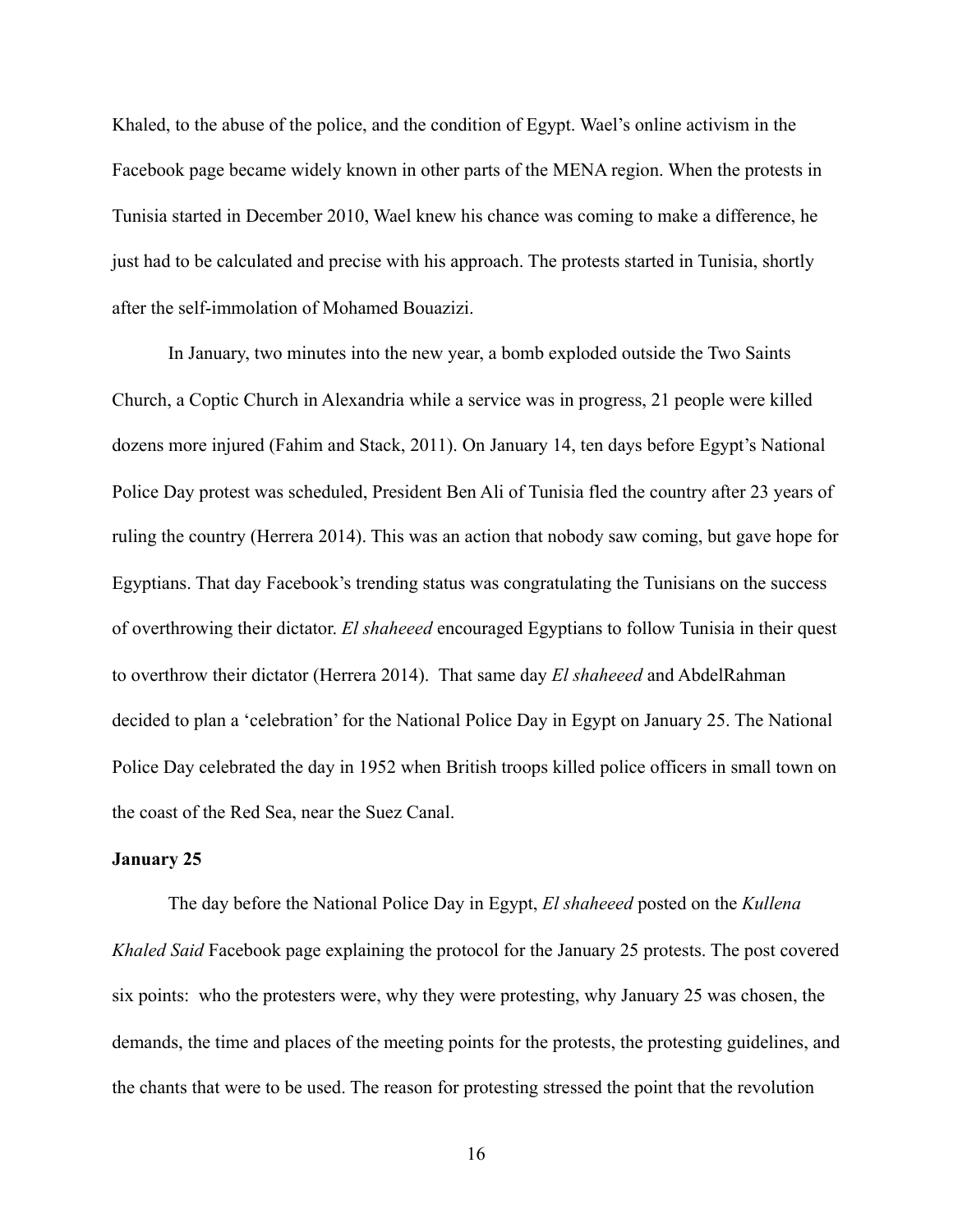was not to be a coup, but more so a revolution against the government to reclaim the people's rights (Ghonim, 2012). The locations of the protests were announced and stated that they would be kept updated as security threats came in. The admins of the Facebook group could not stress the importance of maintaining a disciplined and peaceful approach as it was known the security forces were going to do whatever they could to make the protesters appear as thugs. They asked for people to bring Egyptian flags, and to use the agreed upon chants:

Long live Egypt… Long live Egypt

Bread...Freedom...Human dignity

<span id="page-17-1"></span>Dear Freedom, where are you? Emergency law is keeping us away from you! We will not fear, we will not bow... like we've done for so long!

It's my right to find work and love... The petty income is not enough<sup>1</sup> The hype of January 25 spread from various Facebook groups, Twitter, televised media, and newspapers. It was being predicted that Egypt was to be the next Tunisia.

 The first coordinated protests which eventually led to the revolution in Egypt began on January 25. The people in Egypt were demanding President Mubarak step down from office after reigning for nearly thirty years; they were requesting an end to Emergency law, a raise in salaries, more job opportunities, addressing the issue of poverty, and placing a two term limit on the presidency (Al-Saleh, 2015). The protests quickly escalated from peaceful as planned to violent, turning the country into a 'war like zone'. It caused the government to quickly block social media outlets such as Twitter and Facebook, and shut down the Internet and mobile networks which was referred to as the 'kill switch' (Ghannam, 2011). The government also

<span id="page-17-0"></span> $<sup>1</sup>$  $<sup>1</sup>$  $<sup>1</sup>$  The chants have been translated from Arabic to English</sup>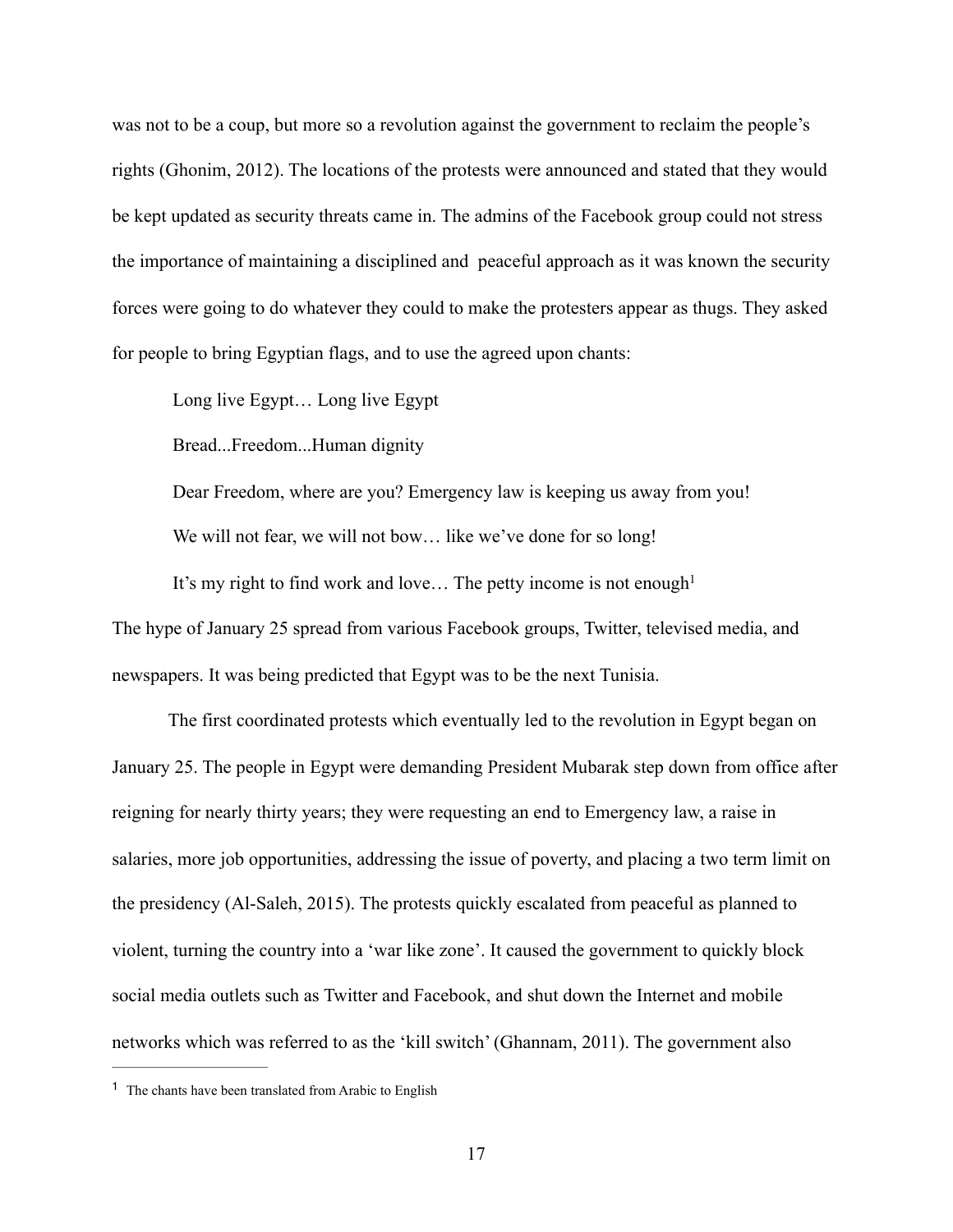implemented a curfew (Herrera, 2015). Though these networks of communication to outside of the country were blocked, users still found a way to connect to let the world know what was happening. The day following the first protests the police cracked down, and began implementing their rights under Emergency Law. They used tear gas, force, and arrested hundreds of people including foreign journalists, and *El shaheeed* (Shenker, 2011). Four days into the Egyptian protests, on January 29 President Hosni Mubarak made his first television appearance, pledging his commitment to running a democratic state and ensuring the country that changes would be made (Delacoura, 2012). The next day he appointed his intelligence chief, Omar Suleiman as his first vice president since being in office (Beaumont, Shenker, Harris, 2011). The protests continued for more than 2 weeks.

 February 4 became known as Egypt's day of departure; the highest number of demonstrators came out to Cairo's *Tahrir* (Liberation) Square demanding the resignation of President Mubarak. The Egyptian government said they would be issuing in 15% raise in salaries and in pensions for the public payroll, this order of business would cost the country roughly \$960 million dollars (McGreal and Tran, 2011). Though this was a step in the right direction for Egypt (as viewed by some), Mubarak was still refusing to step down until April; most Egyptians were not pleased, as they wanted him out of office as soon as possible. The increased wages were seen as a bribe from the government to postpone the resignation of Mubarak.

 On February 11 after eighteen days of protests and over three hundred deaths, Vice President Omar Suleiman announced that President Mubarak would be officially stepping down from power and would be handing over control of the country to the Supreme Council of The Armed Forces (SCAF). President Mubarak agreed to step down in order for the country to hold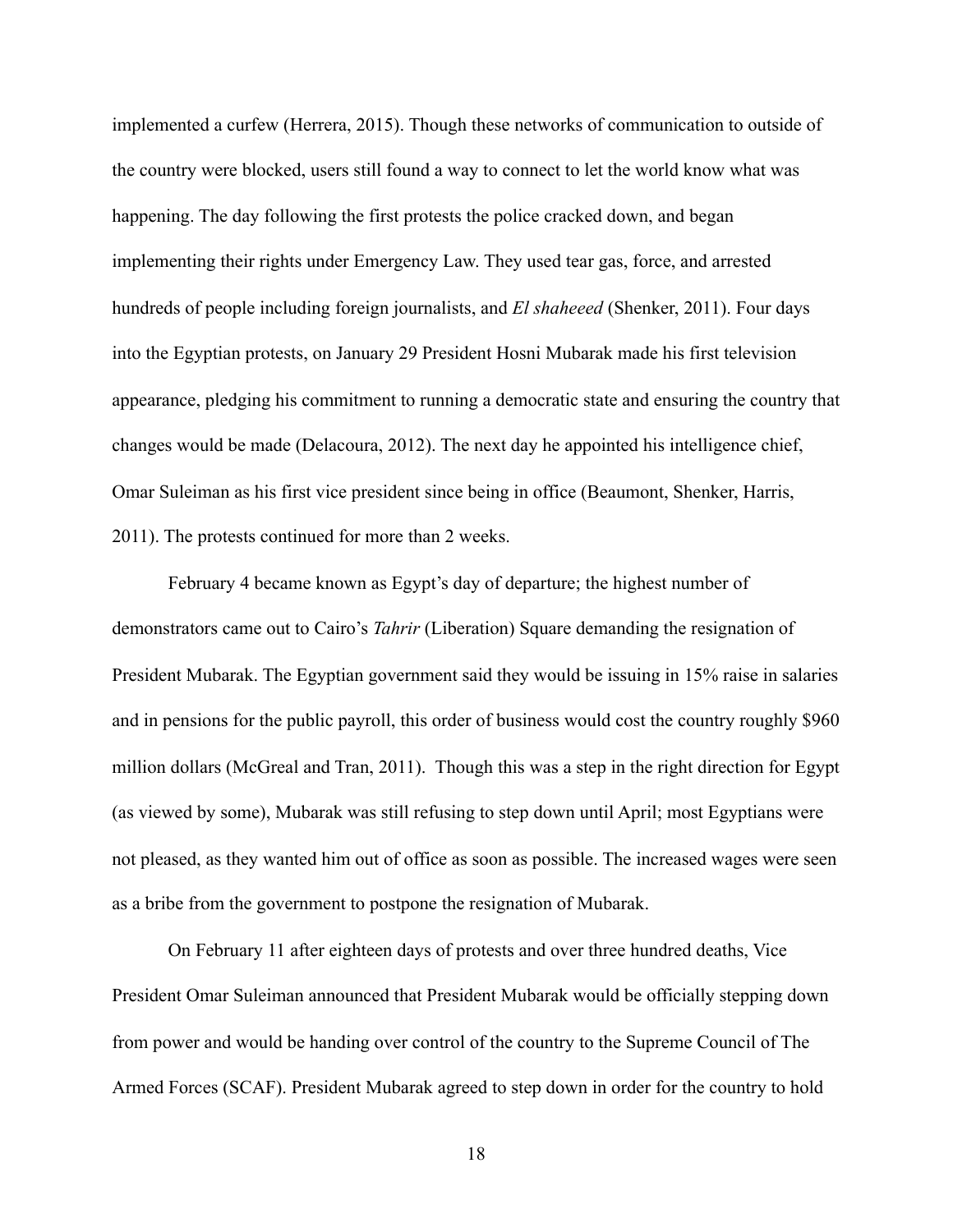proper democratic elections, however he requested to stay in office to oversee presidential elections. As the protest continued in Egypt, international politicians feared that rushing democratic elections would allow the Muslim Brotherhood to take office, which would be viewed as a step back for the country. Fear also began to arise over the one billion dollar loss that had happen due to the lack of tourism, because during the protests over one million tourists has fled the country (Blight, Pullman, Torpey, 2011). The protesters demanded a democratic election at the earliest possible date, however the military said they were going to rule under martial law which grants security forces arrest powers, until elections were held (Blight, Pullman, Torpey, 2011).

 Former president Hosni Mubarak was charged with conspiring to kill hundreds of people and was sentenced to life in prison, however in 2013 the charges were dropped. He now resides in a military hospital (What's Become of Egypt's Morsi, 2015). As for the future of Egypt the change protesters sought did not come until June 2012. On June 1, 2012 after thirty-one years, the Emergency Law was officially lifted (BBC News, 2012). Egypt also elected a new president, Mohammed Morsi. However, he was considered an "ambiguous milestone in Egypt's promised transition to democracy" (Kirkpatrick, p. 1, 2012). He was the first president in Egypt elected from the radical Islamist party: The Muslim Brotherhood. The following year he was overthrown, as people believed he was less concerned with social and economic change and more concerned about political power (What's Become of Egypt's Morsi, 2015). Social movements claimed to be the source of his demise, just like Mubarak. Morsi was sentenced to 20 years of hard labor for the torture of protestors. He was eventually sentenced to death, a well as another sentence of life in prison for conspiring to commit terroristic acts. Finally, after years of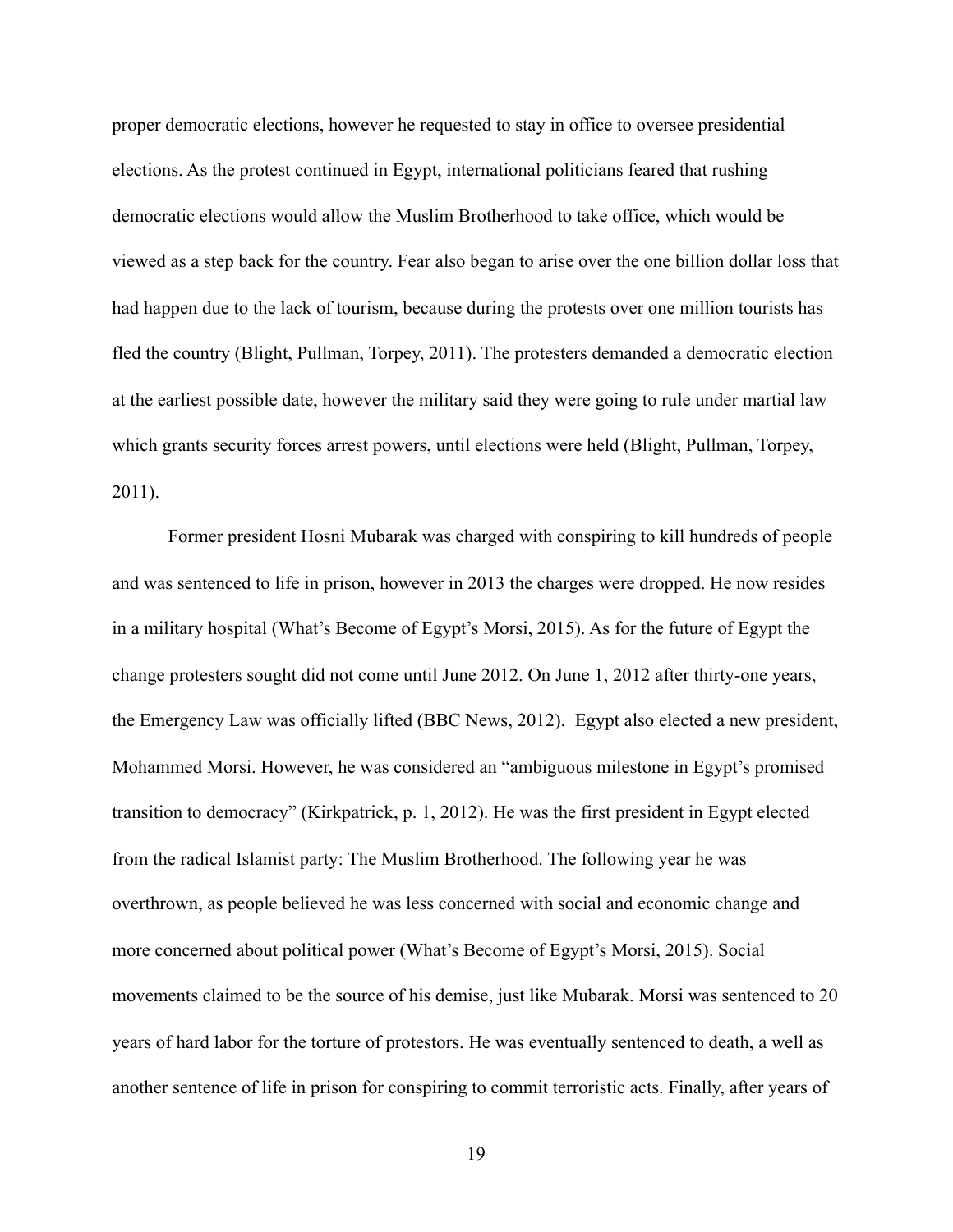upheaval and unrest Egypt experienced a proper democratic election in 2014 where there current president, Sisi was elected, winning by a landslide (Aljazeera, 2014). The country is currently in a stable state and the citizens appear to be happy with the changes this president has made which include a 4.5% increase in economic growth (El Shahed, 2015). Though countries in the Middle East and North Africa have faced challenging times over the past few years, citizens remain hopeful that the situation will turn back into a normal peaceful place.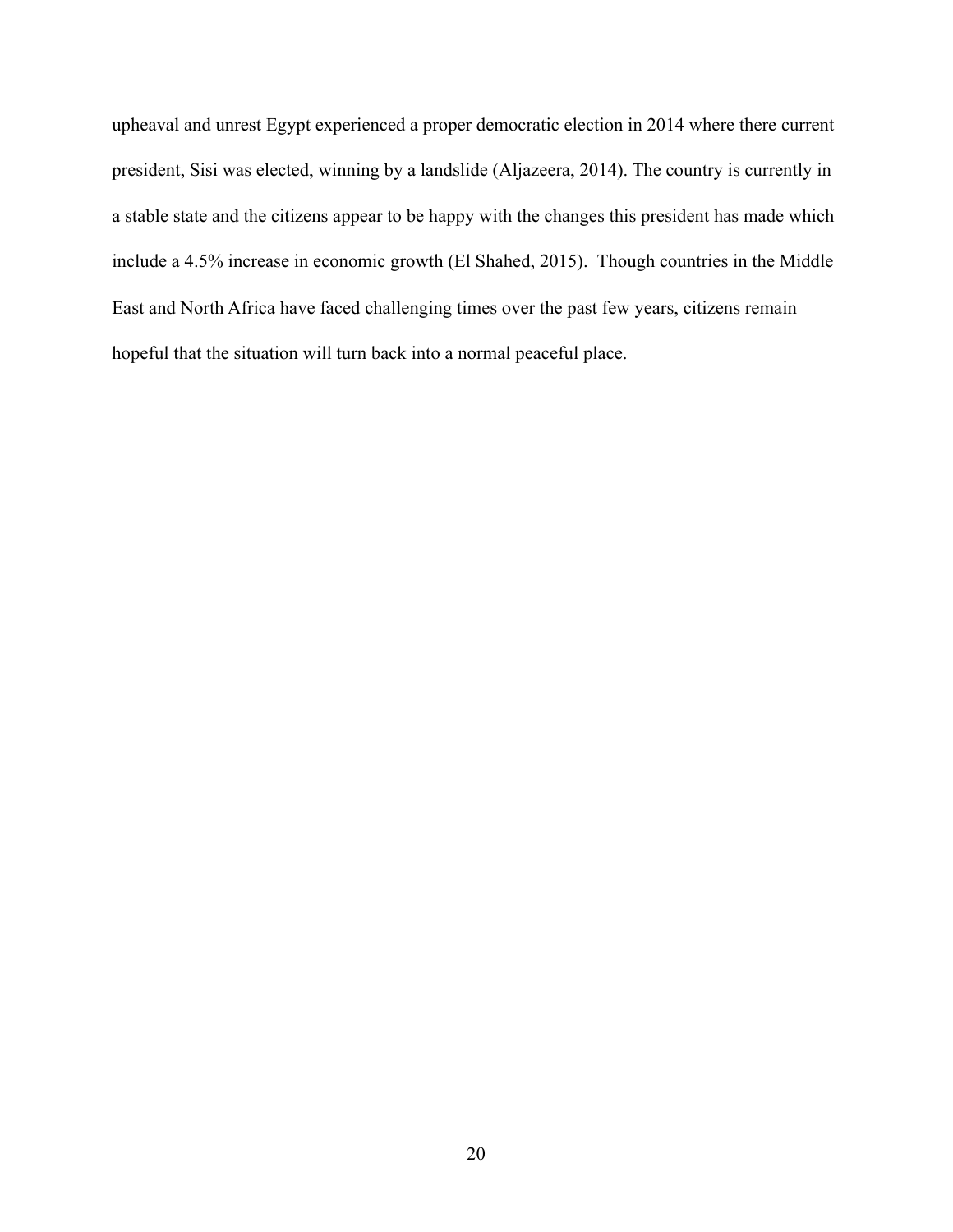#### **Methodology**

 My research was conducted via an eleven question online survey that I created myself. I had initially aimed for 100 participants to take my survey, however I felt that during the research process 80 was sufficient. I posted the online survey in English and Arabic on my Facebook page as well as several others including: SIT Graduate Institute Class of 2017, Egyptian Streets, 6th of April Youth Movement, February 20 Movement, and Southern Vermont Young Professionals. Since I asked participants to take the survey anonymously, I am unsure of how many people from each group took it. I posted the survey on my Facebook page 4 times during the week. On October 6, I posted the survey on all the previously mentioned Facebook groups, as the week continued I decided at random which groups to post on; I did not post every day on every Facebook page as I did not want to spam the groups. Below is an example of what I posted on the February 20 Youth Movement Page, as well as the other Arabic speaking Facebook groups.



I am a graduate student studying the influence of social media on the Arab Spring. I would appreciate it if you could take ten minutes to answer this survey. Thank you. https://surveyplanet.com/57e961d86755ef6edbb2e532 أنا طالبة دراسات عليا أدرس تأثير وسائل التواصل الاجتماعي على الربيع العربي. وسأكون شاكرة جداً .لو منحتموني 10 دقائق فقط من وقتكم لإكمال هذا الاستبيان. جزيل الشكر مقدماً https://surveyplanet.com/57f299a86d03520cdabd815c Survey | SurveyPlanet Online surveys don't have to be difficult to create. Use SurveyPlanet's simple, powerful survey tools to build and share free online surveys quickly! SURVEYPLANET.COM

 $\frac{1}{2}$  Like Comment  $\rightarrow$  Share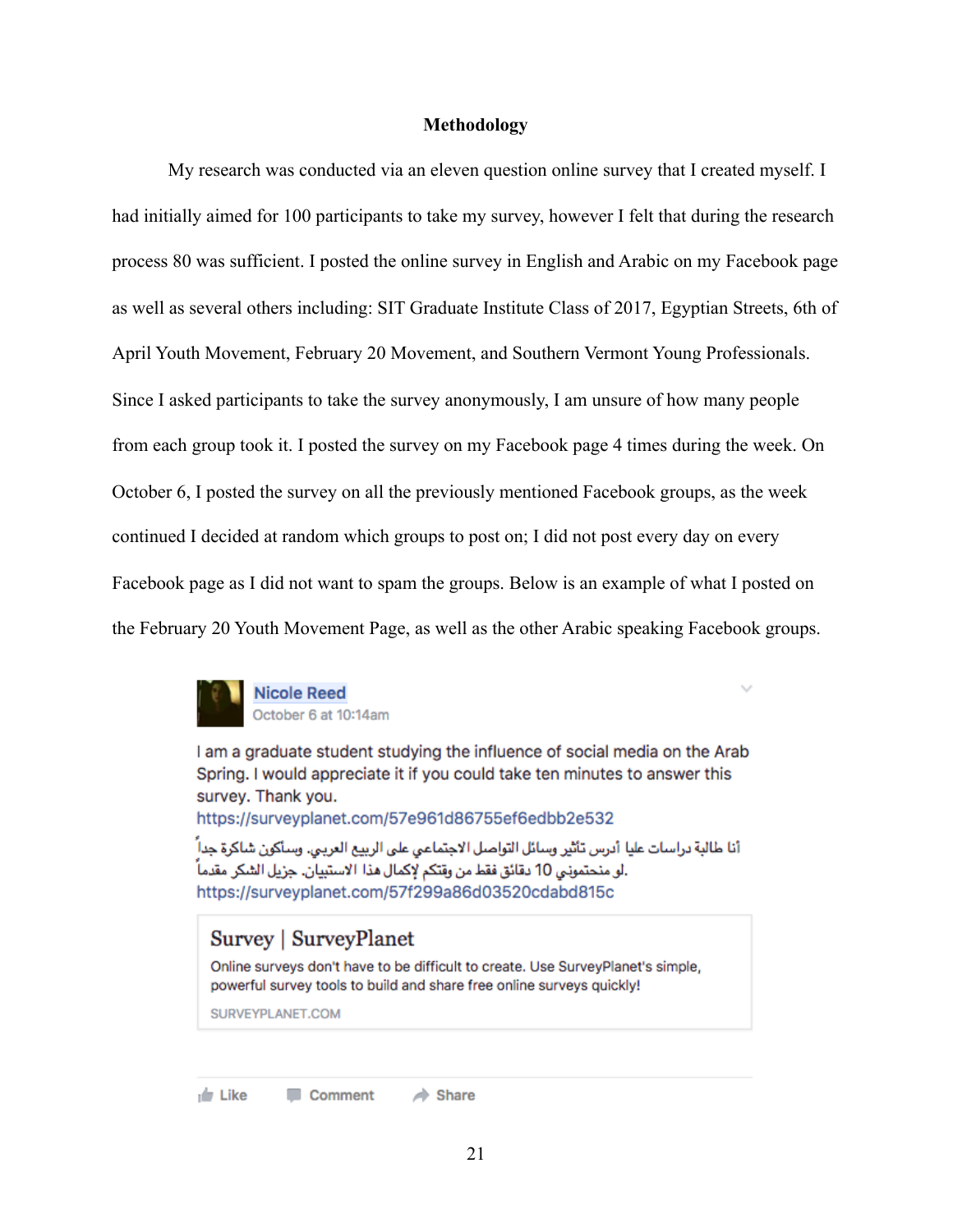As of October 3, I had 840 friends on Facebook, with more than 125 of those connections currently living in Egypt. The post on my Facebook wall received 5 shares from connections living across the globe. Participants were selected at their own choice from the posts on the previously mentioned Facebook pages. Below is an example of a post I made on my Facebook account.

Nicole Reed

| October $3 \cdot \textcircled{e}$ $\blacktriangledown$<br>THE TIME HAS COME! Finishing up my research for grad school I've put<br>together a survey to further research the influence of social media during<br>the Arab Spring. I would appreciate it if yall could take 10 minutes out of<br>your day to complete it! Thanks for all the support.<br>I've made the post public if anyone would like to share it!<br>https://surveyplanet.com/57e961d86755ef6edbb2e532 |  |
|-------------------------------------------------------------------------------------------------------------------------------------------------------------------------------------------------------------------------------------------------------------------------------------------------------------------------------------------------------------------------------------------------------------------------------------------------------------------------|--|
| $\frac{1}{2}$ Like<br>Comment<br>$\Rightarrow$ Share                                                                                                                                                                                                                                                                                                                                                                                                                    |  |
| Sherif Ossama, Chicha Ourkhou and 11 others                                                                                                                                                                                                                                                                                                                                                                                                                             |  |
| 5 shares                                                                                                                                                                                                                                                                                                                                                                                                                                                                |  |
| View 17 more comments<br>Chicha Ourkhou done<br>Unlike · Reply · 01 · October 4 at 5:16am<br>Maie El Sabi done, x<br>Unlike · Reply · $\bigcirc$ 1 · October 4 at 9:18am<br>Jennifer Stewart · Friends with Brian Reed and 3 others<br>Done! Good luck with your thesis!<br>Unlike $\cdot$ Reply $\cdot$ 0 1 $\cdot$ October 4 at 6:50pm<br>Sean Fennema done.<br>Unlike Reply $\cdot$ 0 1 $\cdot$ October 4 at 10:05pm                                                 |  |
| Write a comment<br>U<br>$\circ$                                                                                                                                                                                                                                                                                                                                                                                                                                         |  |

 The research was collected in survey format, as I wanted to see the precise number of people with knowledge on the Arab Spring and the correlation between the Arab Spring and social media. I decided to make the survey anonymous because I wanted to create a safe space for participants to be able to speak openly about their knowledge and participation in the Arab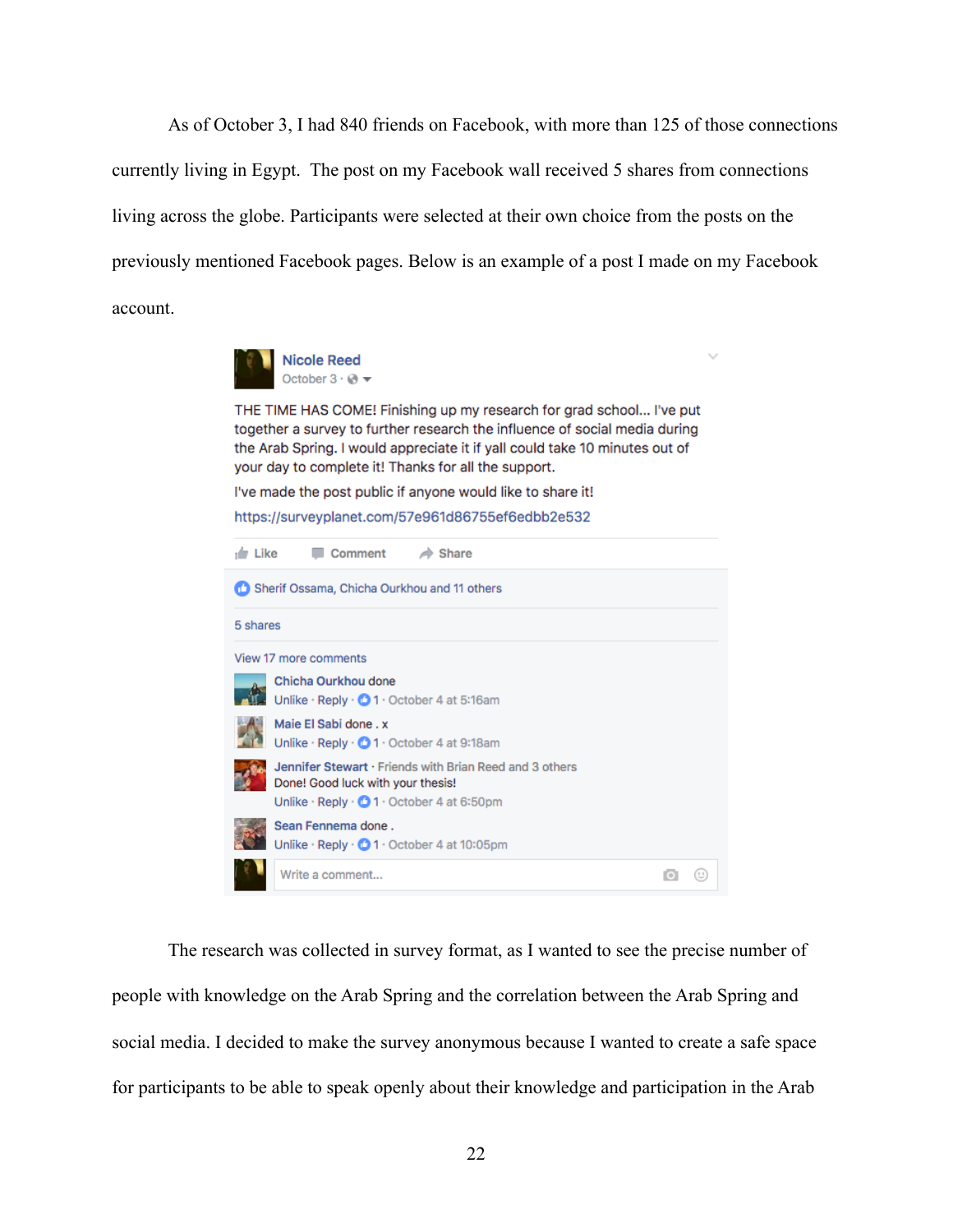Spring. I found that conducting my on online survey would be the most efficient way to gather data, as the research topic deals with social media. (See Appendix B)

 Of the 80 participants that took the survey, two participants had to be thrown out for inappropriate and irrelevant answers, therefore the research was conducted out of 78 participants. 77 out of 78 participants took the survey in English while 1 person took the survey in Arabic. I believe more people took the survey in English because of the roughly 125 friends that I have in Egypt, they are all bilingual. There were also more Americans that took the survey than other nationalities.

The demographics of the participants were as follows:

Question 1: Country of current residence: 13% Egypt, 80% USA, and 7% other.

Question 2: Nationality: 14%, Egyptian, 70% American, and 16% other

Question 3: Age of participants: less than 1% was under the age of 20, 41% were between the ages of 21 and 30, less than 1% was between the ages of 31 and 40, 13% were between ages of 41 and 50, 27% were between ages of 51 and 60, 1 % was between the ages of 61 and 70, and less than 1% was above the age of 70.

Question 4: Gender: 51% male and 49% female

 On question 5, 61% of those surveyed said they were familiar with the Arab Spring in some way, of those 60% participated by either following the news, following social media (49%), or posting on social media and/or blogs (22%). Below is a chart to show the break down of participation (Question 6).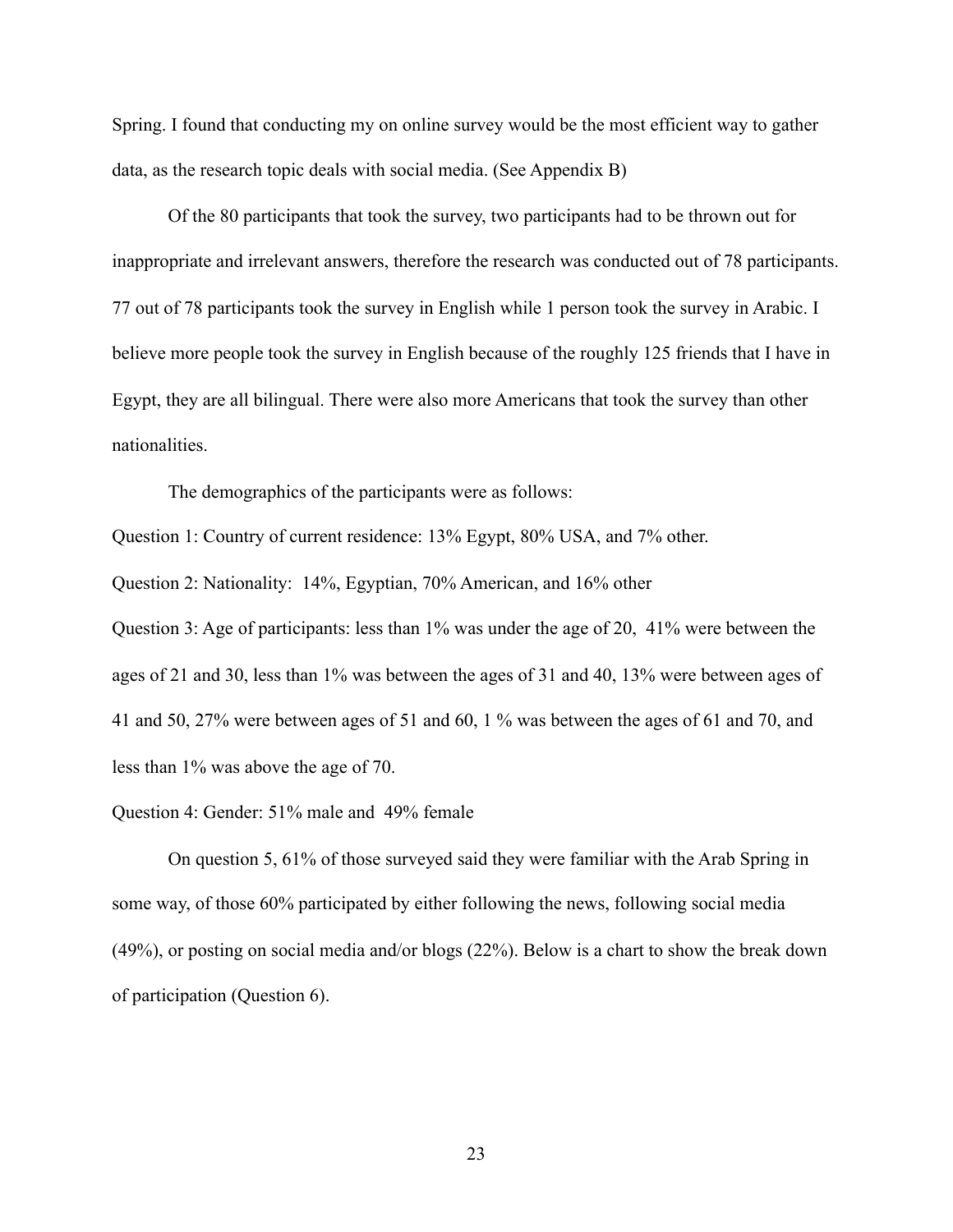

 13% of those surveyed posted on social media during the Arab Spring. 15% of of those surveyed considered themselves a participant in the Arab Spring. Less than 1% of people participated on the ground in Egypt, of those the participation ranged from reporting for an English based news sources, providing supplies, and attending protests.

Question 7 looked at the sources in which information was maintained. The graph below breaks down the sources.

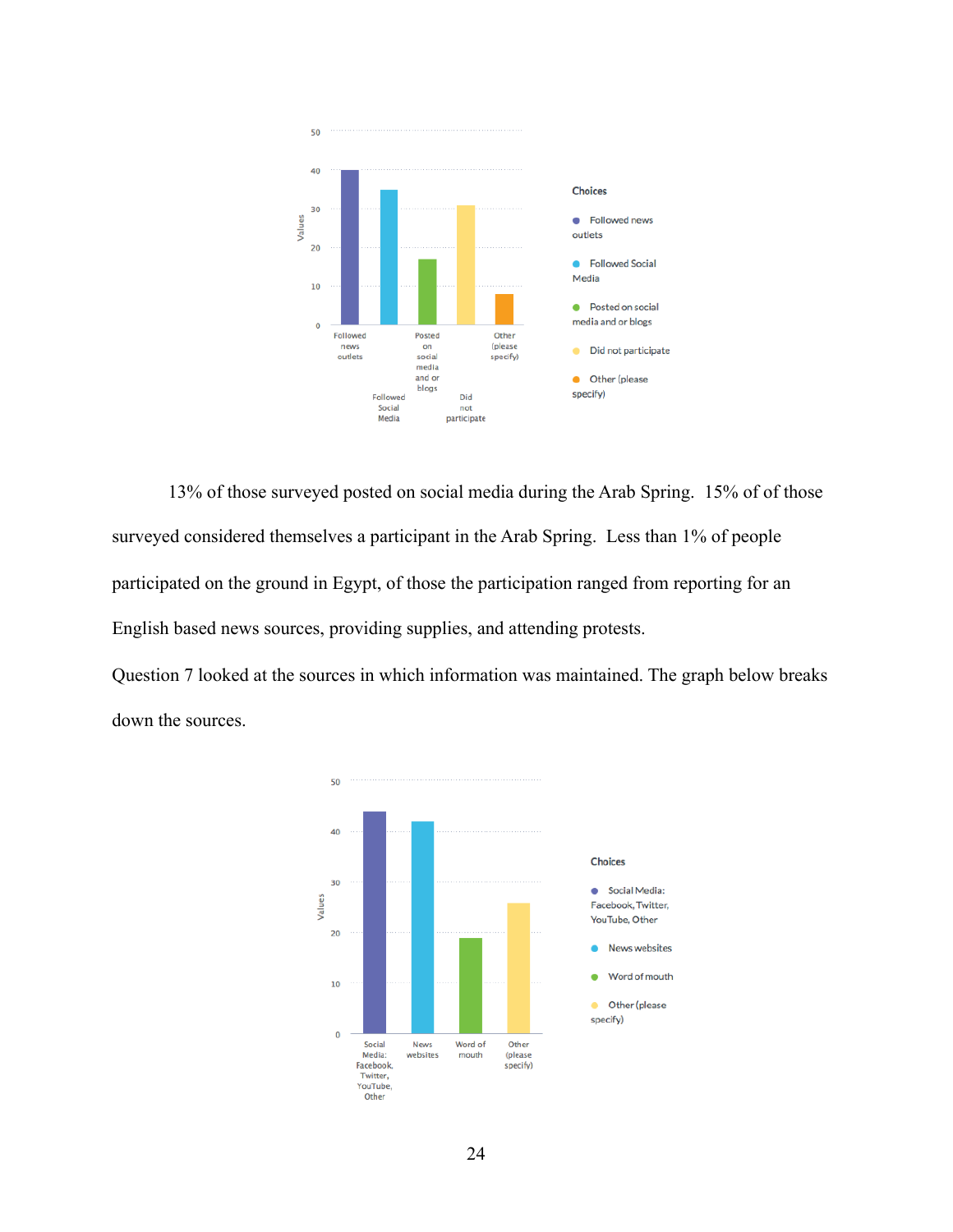

Of those surveyed 40% of people said they posted on social media during the Arab Spring.

57% of people that used social media during the Arab Spring chose Facebook as their platform of choice, 23% of people used Twitter, and less than 9% used Youtube.

Below is a graph showing the breakdown of social media platforms used. The chart shows that Facebook was the preferred platform for social media. It was and is still is the most widely used social networking site.

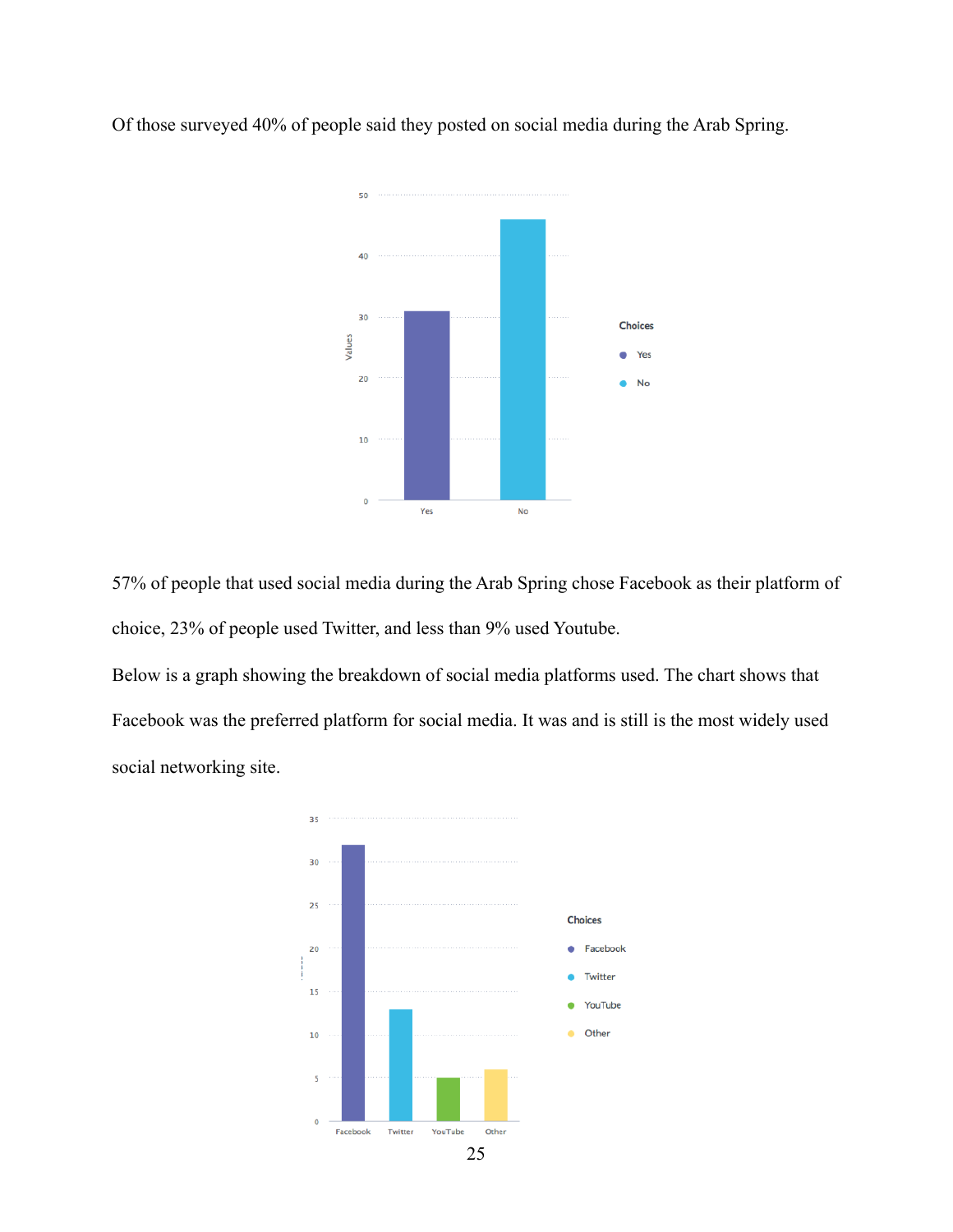The limitations of the research were that everyone surveyed was already on Facebook, though they may not have been during the Arab Spring. It also was exclusive to my list of friends, friend's friends, and Facebook group members to which I was connected. The demographics of my Facebook page could exclude a population that was more or less influenced by social media during the Arab Spring. As the graph below shows, a majority of participants were not living in an Arab country at the time of the Arab Spring.

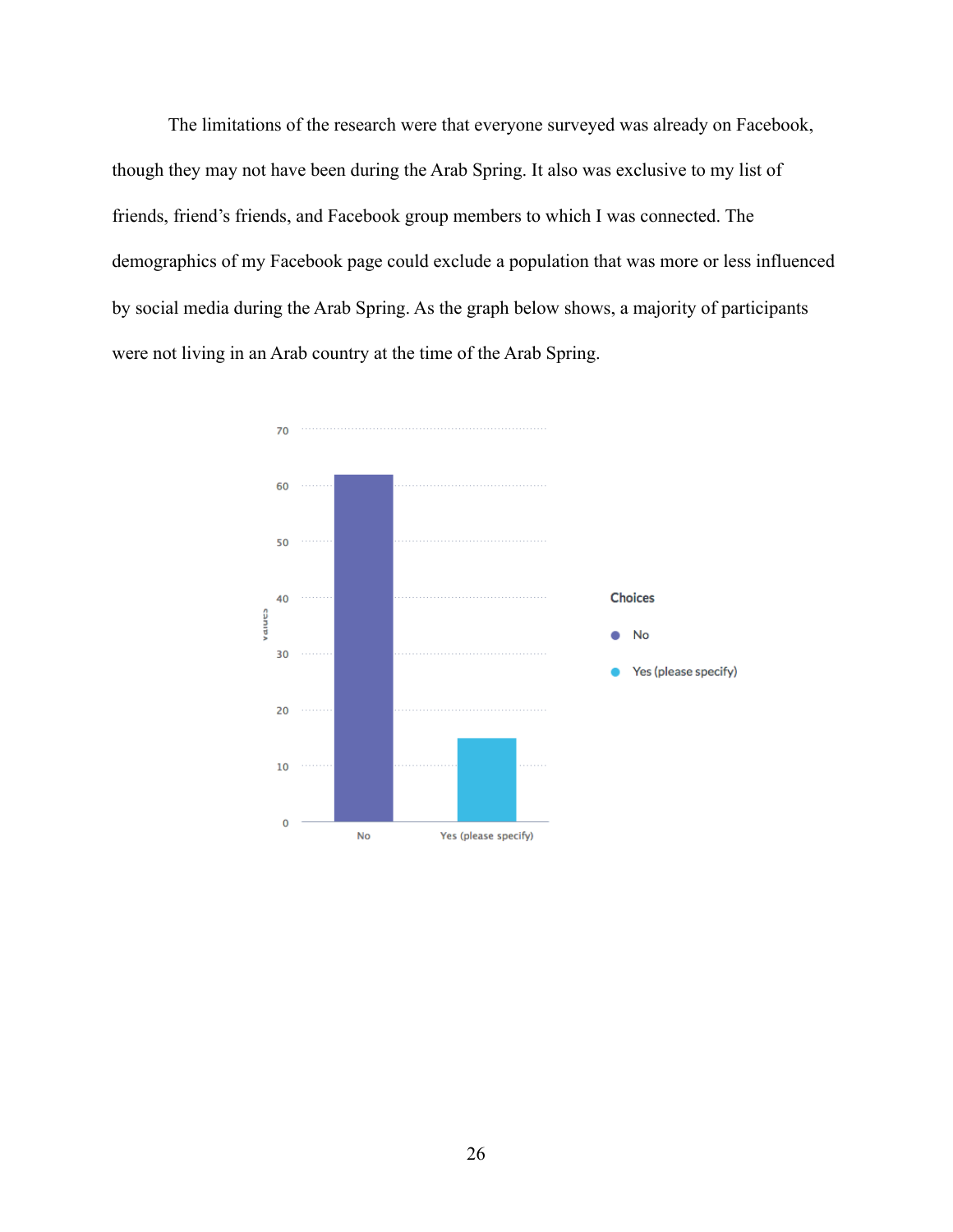#### **Analysis of Data**

 Social Mobilization Theory explains that social movements occur due to political unrest, it also states that the Internet is a tool for low cost, fast communication, and mobilization. (Turner, 2013). The Arab Spring is the perfect example of this theory as it was organized through online efforts. In the case of the Arab Spring, social networking was done via free online platforms, with most participants having access to the internet it was the perfect was to organize a social movement. Even when the government blocked Facebook, activists found a way to contact Facebook directly, and their security team devised a way to protect protestors accounts (Herrera, 2014).

 The findings also prove that Social Presence Theory was correct as well. It states the higher the social presence, the larger the influence that communication partners have on each other's behaviors (Kaplan and Haenlein, 2010). In the instance of the Arab Spring, I believe the more people that gathered in Tahrir, the more people wanted to join, it appeared that participants in the demonstrations believed that since more people were protesting in Tahrir, the outcome of



overthrowing the president would be more likely. This created a larger presence on the ground thus creating a larger presence on social media. The chart to the left shows the growth of the *Kullena Khalded Said* Facebook group.

Between December 2 and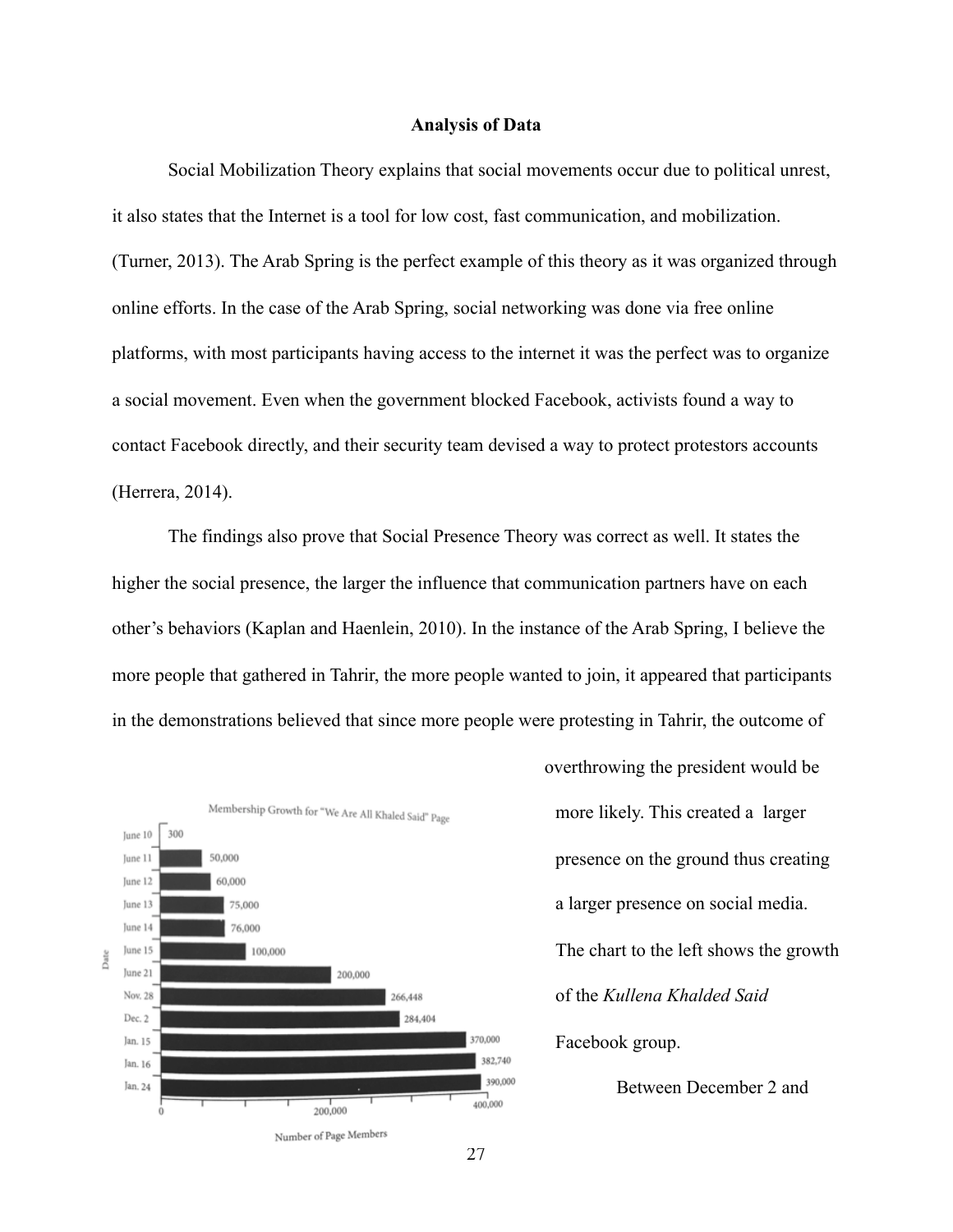January 15, 85,596 members joined the group which was the second largest jump in membership additions. This is because during that time is when events were unfolding in Tunisia, and other countries that later led to the Arab Spring. The more people that joined the group, the more people knew about it. This why social media is such an effective way for social movements to be organized.

 There are some skeptics that deny that the Arab Spring was a 'Facebook Revolution' believing that social activism was around before smart phones or social media were around, they also argue that Egypt's internet was shut down for a matter of days and there were still plenty of protestors and demonstrations happening throughout the country (Gladwell, 2011). However, I argue differently; The Arab Spring was a social movement organized via online platforms. Social networks allowed for observers in other countries to receive real time updates, not just as stories but with images and video. The *Kullena Khaled Said* Facebook group is the perfect example of how the revolution was organized. From November 28 to January 24 there were 123,552 members. That means by the end of January there were 390,000 members in a single online Facebook group. It granted not all members may have been active online or on the group for demonstrations, but that means 390,000 were kept up to date in real time with locations of the protests, where police were, security threats, and areas to avoid.

 Social Media use continues to rise, now with over 1.79 billion active users a month, Twitter with 284 million, and 200 million Instagram users (Top 20 Facebook Statistics, 2016). These social media platforms, as well as new ones being launched on a daily basis, provide online communities for users to discuss various topics. Social media continues to grow, as will the social presence on these online communities. One of the other benefits of using social media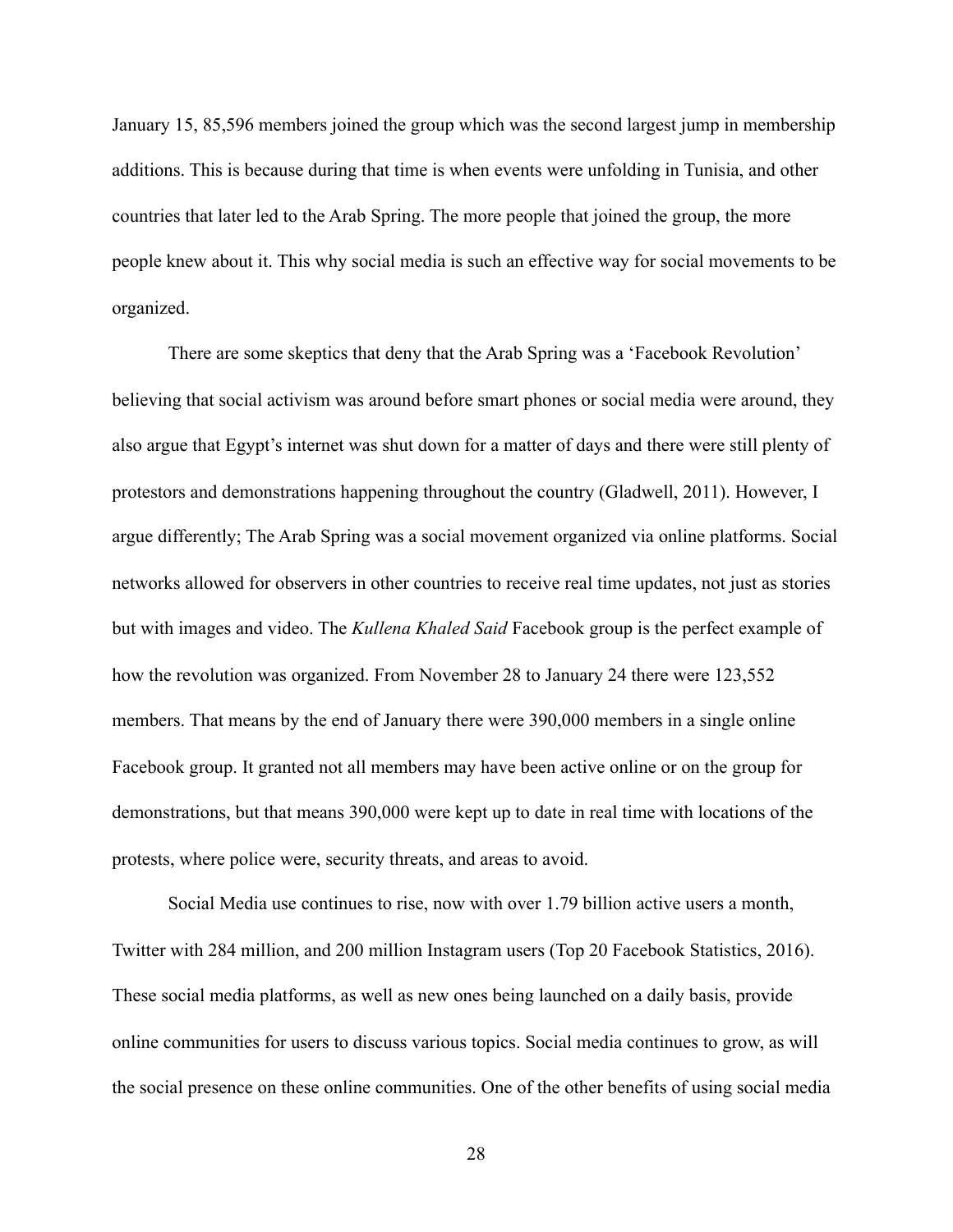for social movements is the allowance of interactions; commenting or sharing a post is a major component of Facebook. Allowing users to comment creates for discussion, which can lead into a better understanding about current events that are happening.

 The research conducted answered y main research question: What was the influence of social media in Egypt during the Arab Spring? In addition my data and literature review answer my subquestions: What were the primary social media platforms used? Is social media an effective tool for political discussions? and Would the Arab Spring been possible without social media?

#### **Conclusions**

 Social media influenced the Arab Spring by creating awareness to the people in Egypt and the rest of the world. The younger generations are more knowledgeable about the Arab Spring and therefore more inclined to have participated. As internet becomes more accessible across the globe, I believe we will start seeing more social movements being arranged via social media.

 I would recommend further research be conducted to a larger population of people around the world. I would be curious to see if social media was as influential during the Arab Spring to other populations that may not have been represented in my survey. I would also be interested to look at the influence that new social media platforms such as Instagram and Google + must have on current events, and if older platforms that were used for the Arab Spring are still as influential. I would also recommend interviewing participants to understand more in depth, personal experiences of social media during the Arab Spring.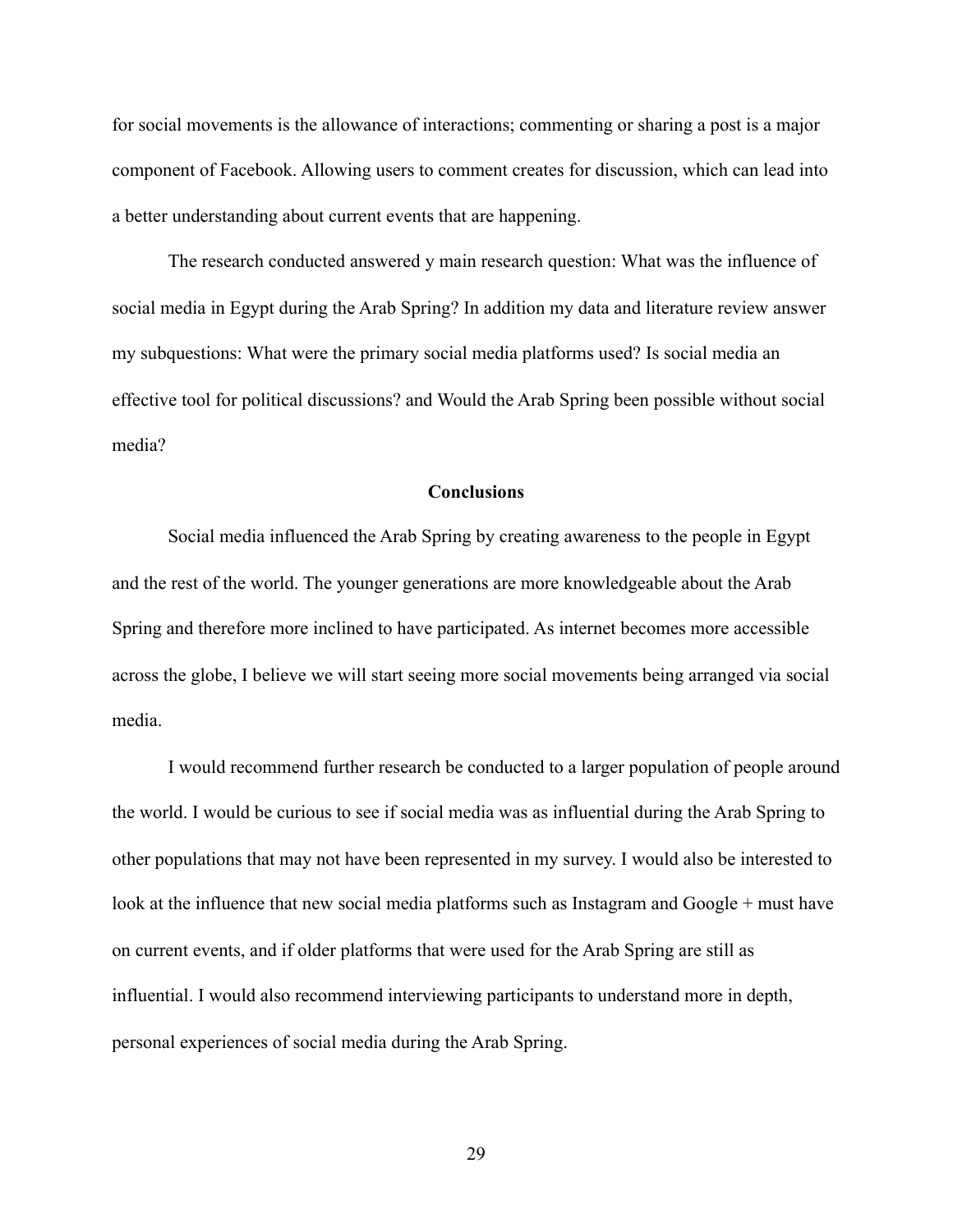Egypt is a wonderful place that won my heart over. The literature that I read for my research was emotional, honest, and inspiring. I hope that one day Egypt will be a peaceful nation that tourists begin visiting again. I would like to thank all the people who participated in my research as this could not have been done without each and every one of you.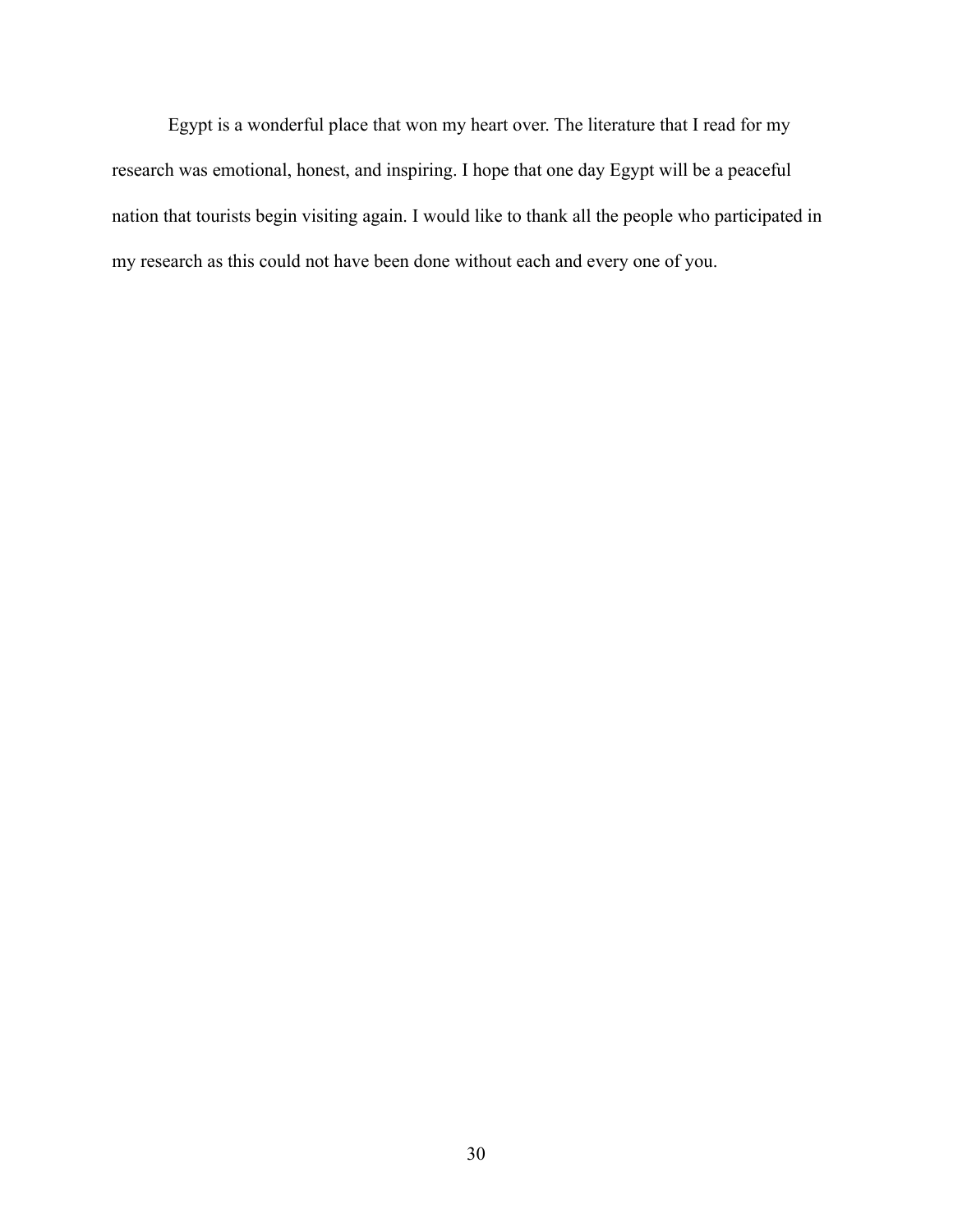#### **Bibliography**

- Al Jazeera. (2014, May 30). MIDDLE EAST Sisi elected Egypt president by landslide. Retrieved April 19, 2016, from http://www.aljazeera.com/news/middleeast/2014/05 /sisi-wins-egyptelections-landslide-2014529134910264238.html).
- Al-Saleh, A. (2015). Voices of the Arab Spring: Personal stories from the Arab revolutions. NY: Columbia University Press.
- BBC News. (2012, June 1). Egypt state of emergency lifted after 31 years. Retrieved May 02, 2016, from http://www.bbc.com/news/world-middle-east-18283635
- Bellis, M. (2016, February 3). YouTube Inventors and Founders Profile. Retrieved May 01, 2016, from http://inventors.about.com/od/xyzstartinventions/a/YouTube.htm
- Beaumont, P., Shenker, J., & Harris, P. (2011, January 29). Egypt protests: Hosni Mubarak in frantic bid to cling on to power. Retrieved April 20, 2016, from http://www.theguardian.com/ world/2011/jan/30/egypt-protests-hosni-mubarak-power
- Blight, G., Pulham, S., & Torpey, P. (2012, January 5). Arab spring: An interactive timeline of Middle East protests. Retrieved April 12, 2016, from http://www.theguardian.com/world/ interactive/2011/mar/22/middle-east-protest-interactive-timeline
- El Shahed, S. (2015, June 9). After a year in power, what has Egypt's President Sisi achieved? Retrieved April 20, 2016, from http://english.alarabiya.net/en/perspective/analysis/ 2015/06/09/After-a-year-in-office-what-has-Egypt-s-Sisi-achieved-.html
- Carlson, N. (2010, March 05). At Last -- The Full Story Of How Facebook Was Founded. Retrieved May 01, 2016, from http://www.businessinsider.com/how-facebook-wasfounded-2010-3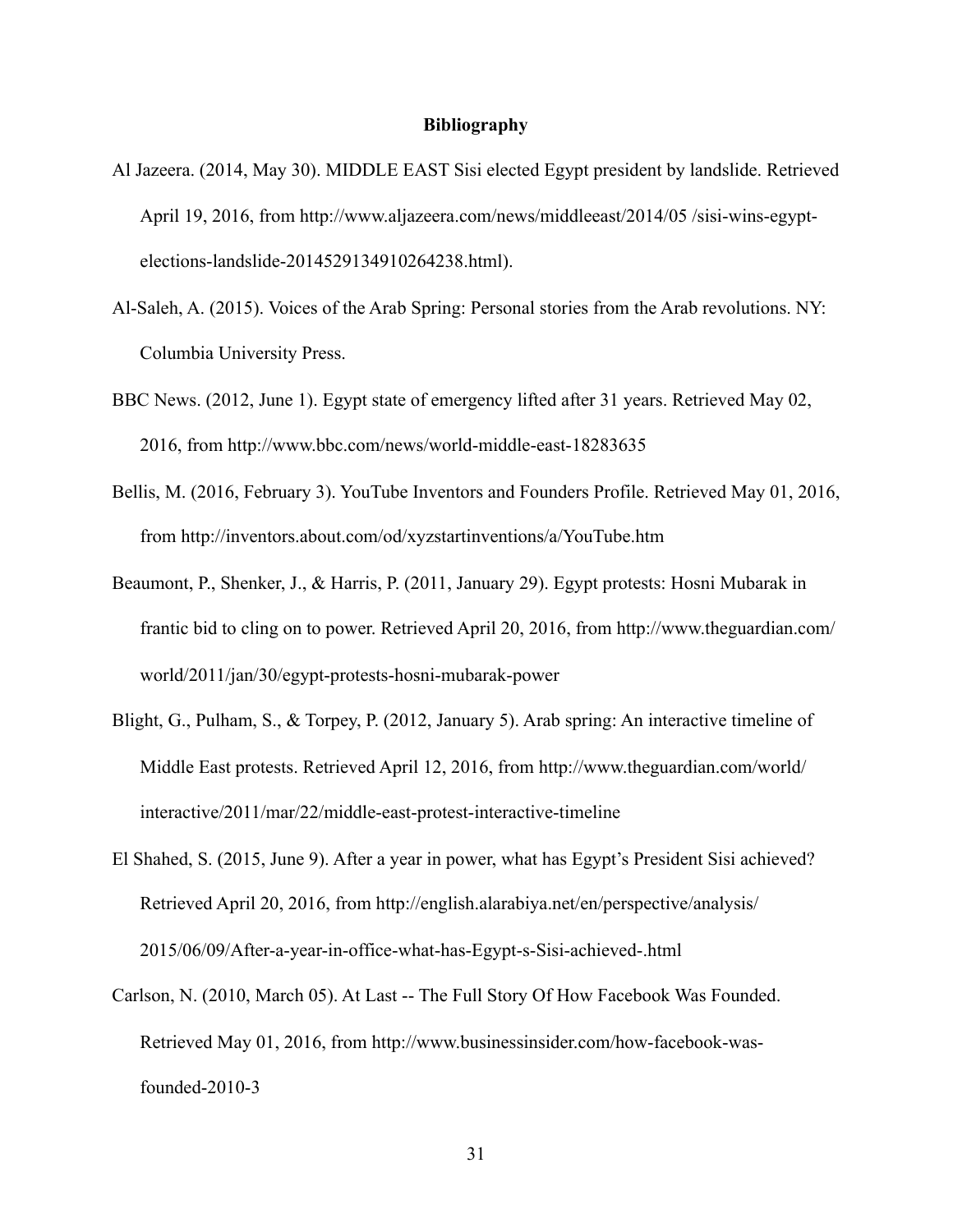- Coleman, B. (2015, March 08). Best Practices: Why and How to Use Hashtags on Social Media. Retrieved May 01, 2016, from http://www.socialmediatoday.com/social-networks/ 2015-03-08/best-practices-why-and-how-use-hashtags-social-media
- Dalacoura, K. (2012). The 2011 uprisings in the Arab Middle East: Political change and geopolitical implications. International Affairs, 88(1), 63-79. doi:10.1111/j. 1468-2346.2012.01057.x
- Dubai School of Government. (2011, January). Facebook Usage: Factors and Analysis. Arab Social Media Report, 1(1). Retrieved September 16, 2016, from http:// www.arabsocialmediareport.com/UserManagement/PDF/ASMR Report 1.pdf
- Fahim, K., & Stack, L. (2011, January 01). Fatal Bomb Hits a Church in Egypt. Retrieved September 23, 2016, from http://www.nytimes.com/2011/01/02/world/middleeast/ 02egypt.html? $r=0$
- Gerbaudo, P. (2012). Tweets and the streets: Social media and contemporary activism. London: Pluto Press.
- Ghannam, J. (2011, February 3). Social Media in the Arab World: Leading up to the Uprising of 2011. Center for International Media Assistance. Retrieved April 4, 2016.
- Ghonim, W. (2012). Revolution 2.0: The Power of The People is Greater Than The People in Power: A Memoir. Boston, MA: Houghton Mifflin Harcourt.
- Gladwell, M. (2011, February 2). Does Egypt Need Twitter? Retrieved November 5, 2016, from http://www.newyorker.com/news/news-desk/does-egypt-need-twitter
- Herrera, L. (2014). Revolution in the age of social media: The Egyptian popular insurrection and the Internet. Brooklyn, NY: Verso.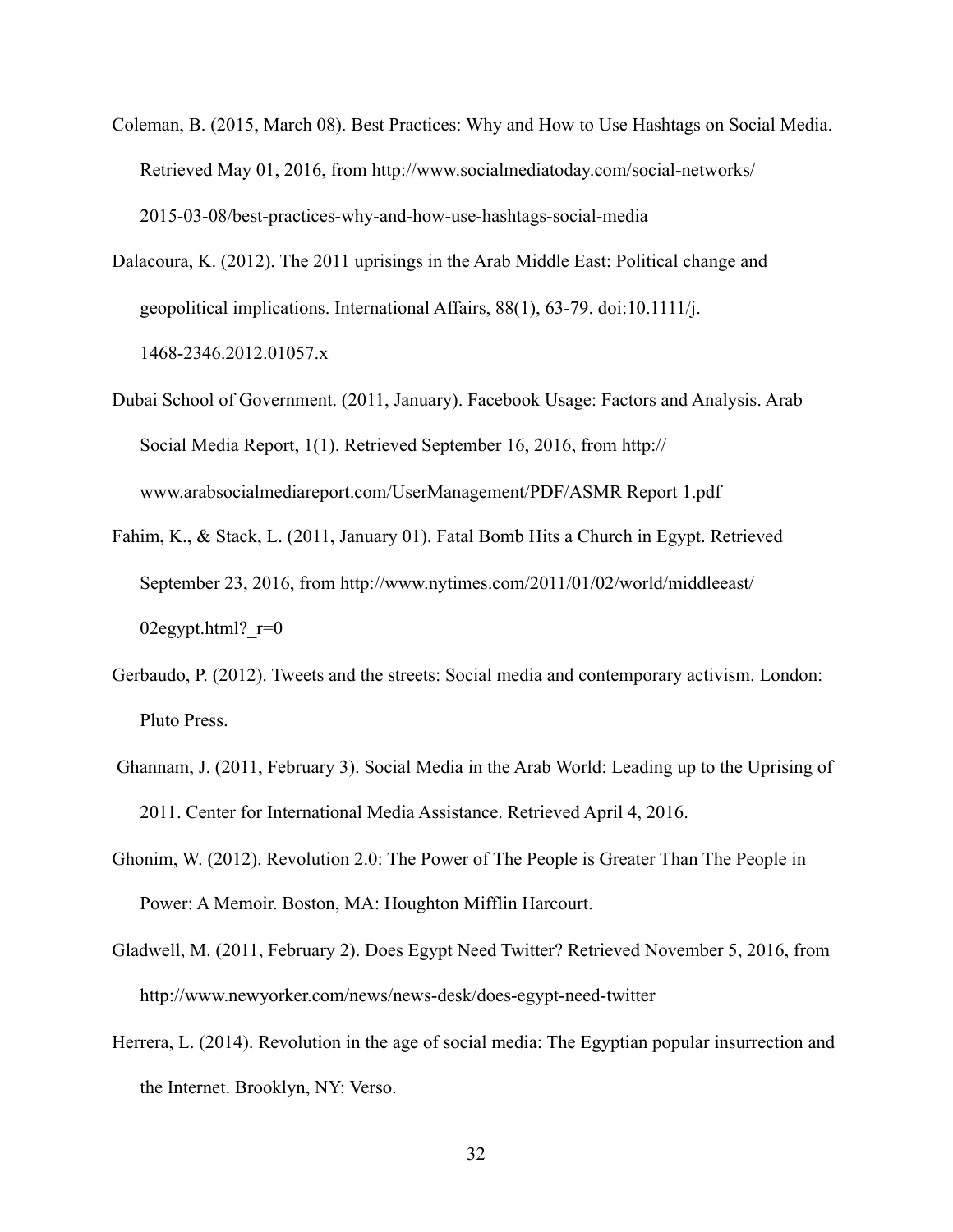- Kaplan, A. M., & Haenlein, M. (2010). Users of the world, unite! The challenges and opportunities of Social Media. Business Horizons, 53(1), 59-68. doi:10.1016/j.bushor. 2009.09.003
- Kirkpatrick, D. (2012, June 24). Named Egypt's Winner, Islamist Makes History. Retrieved April 20, 2016, from [http://www.nytimes.com/2012/06/25/world/middleeast/mohamed-morsi-of](http://www.nytimes.com/2012/06/25/world/middleeast/mohamed-morsi-of-muslim-brotherhood-declared-as-egypts-president.html?_r=0)muslim-brotherhood-declared-as-egypts-president.html?  $r=0$
- McGreal, C., & Tran, M. (2011, February 07). Egypt's new cabinet announces 15% rise in salaries and pensions. Retrieved April 19, 2016, from http://www.theguardian.com/world/ 2011/feb/07/egypt-cabinet-announces-salaries-pensions-rise

Peys, C. (2012). The Narrative of Twitter: 'Tweeting' the Arab Spring. Retrieved April 4, 2016.

- Shenker, J. (2011, January 27). Bloody and bruised: The journalist caught in Egypt unrest. Retrieved April 13, 2016, from [http://www.theguardian.com/world/2011/jan/27/egypt-riot](http://www.theguardian.com/world/2011/jan/27/egypt-riot-security-force-action)[security-force-action](http://www.theguardian.com/world/2011/jan/27/egypt-riot-security-force-action)
- Top 20 Facebook Statistics Updated November 2016. (2016). Retrieved November 06, 2016, from https://zephoria.com/top-15-valuable-facebook-statistics/
- Turner, E. (2013). New Movements, Digital Revolution, and Social Movement Theory. Peace Review, 25(3), 376-383. doi:10.1080/10402659.2013.816562
- Twitter. (n.d.). New user FAQs. Retrieved May 01, 2016, from https://support.twitter.com/ articles/13920
- What's become of Egypt's Morsi? (2015, June 16). Retrieved April 20, 2016, from http:// www.bbc.com/news/world-middle-east-24772806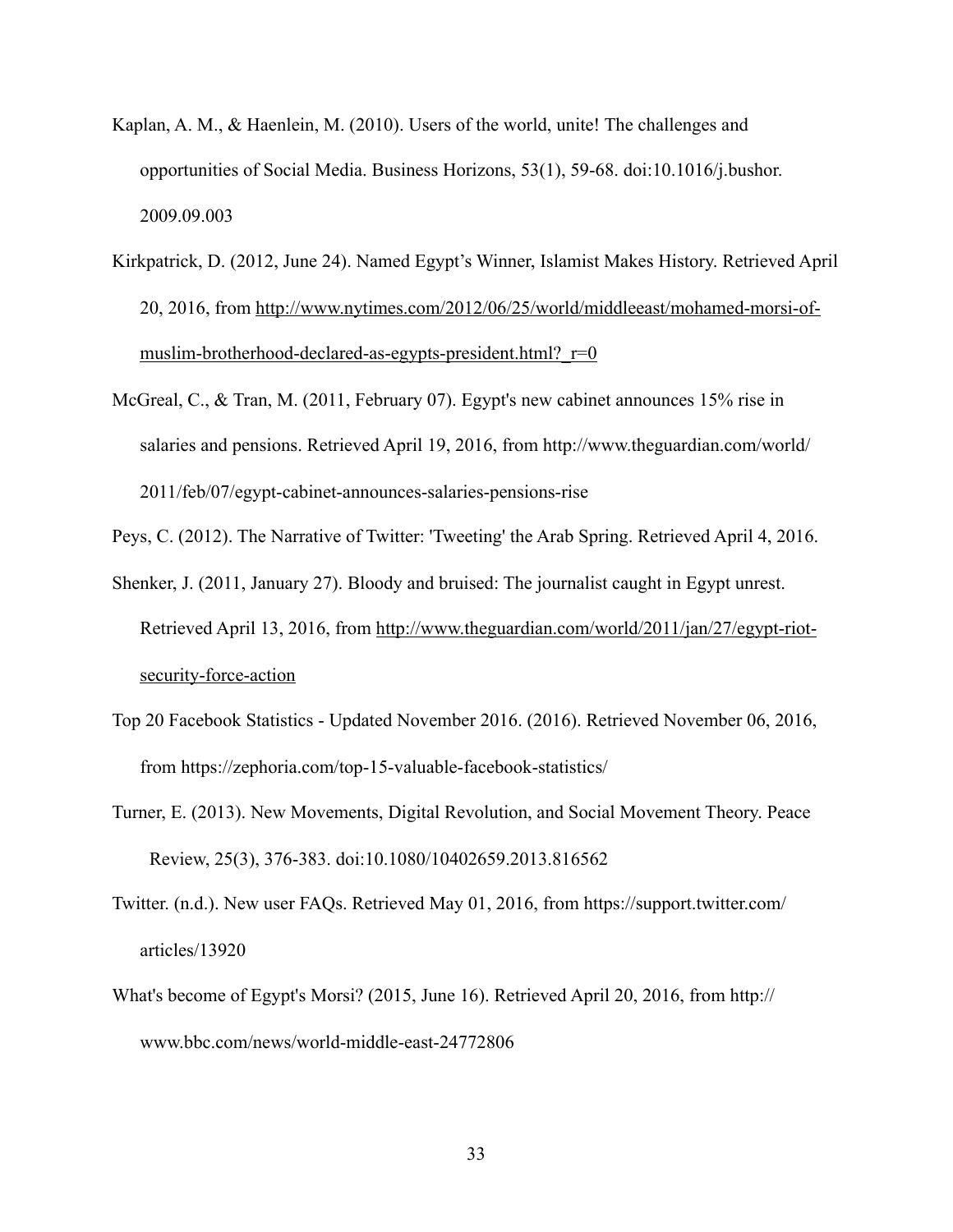Youmans, W. L., & York, J. C. (2012, March 16). Social Media and the Activist Toolkit: User Agreements, Corporate Interests, and the Information Infrastructure of Modern Social Movements. Journal of Communication, 62(2), 315-329. doi:10.1111/j.

1460-2466.2012.01636.x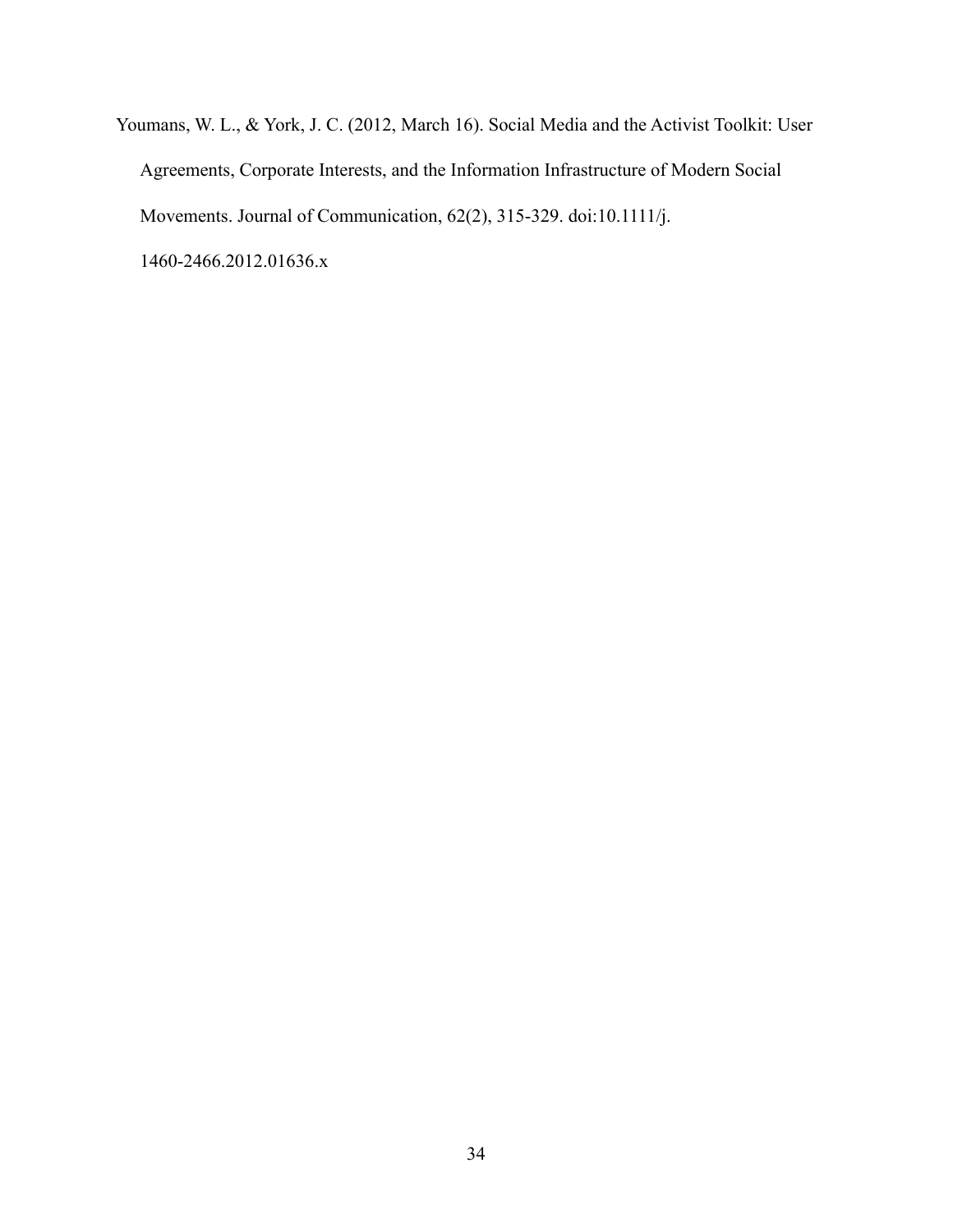## **Appendix A: Statement of Consent**

By taking this survey I agree to be apart of research conducted on the influence of social media during the Arab Spring. I understand that the information gathered from this survey will be anonymous and used for research purposes only.

The survey will not take more than 10 minutes to complete.

عبر مشاركتي في هذا الاستبيان، فأنا أوافق على أن أكون جزءاً من البحث الذي يتم إجرائه لدراسة تأثير وسائل التواصل الاجتماعي خلال الربیع العربي. وأنا اعلم أن المعلومات التي سیتم جمعھا من خلال ھذا الاستبیان لن یتم الكشف عن ھویة .مقدمیھا، وسوف تستخدم لأغراض بحثیة فقط .لن یستغرق ھذا الاستبیان أكثر من 10 دقائق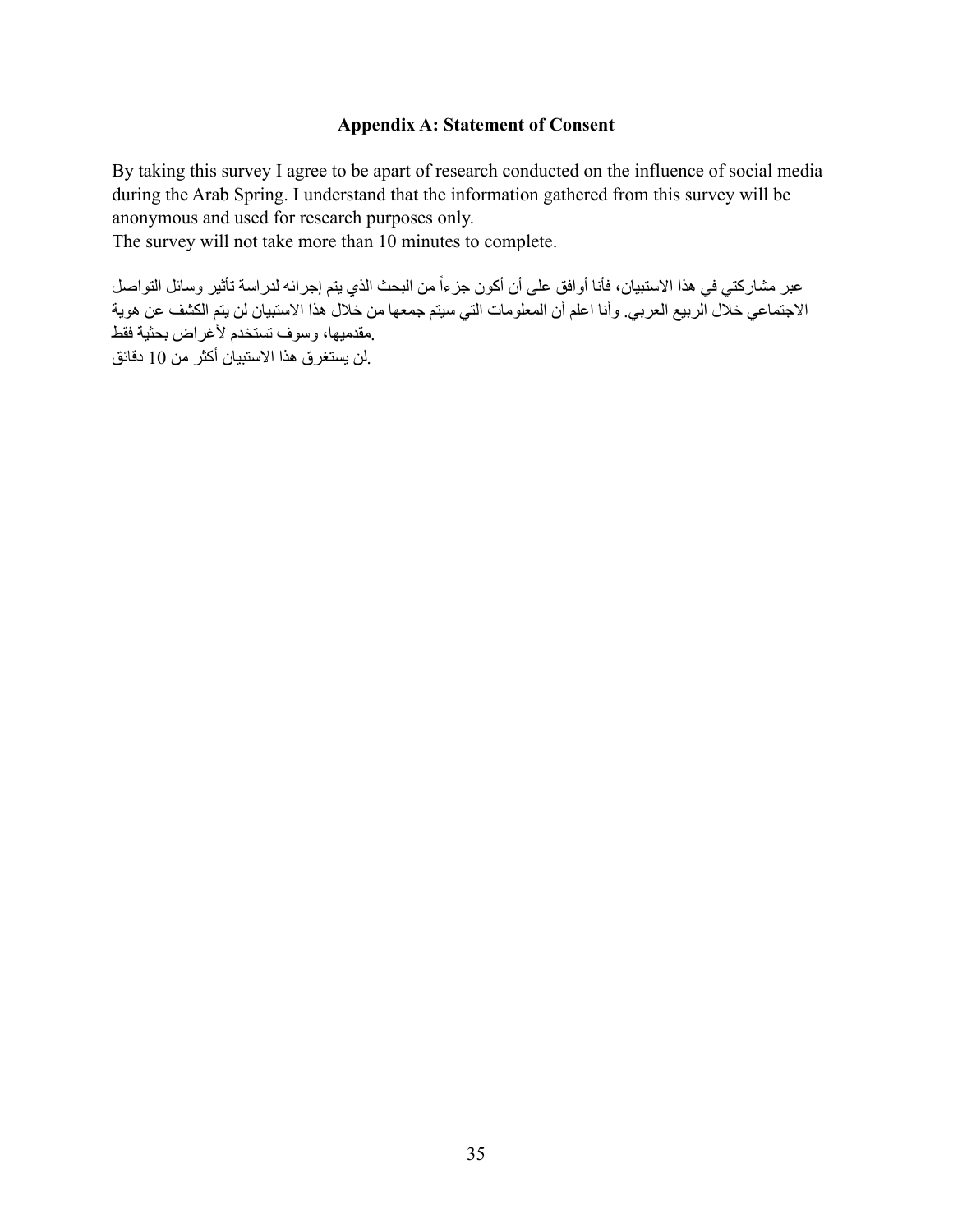## **Appendix B: Survey on the Influence of the Arab Spring**

- 1) In which country do you live?
- 2) What is your nationality?
- 3) How old are you?
- 4) What gender do you associate with?

## 5) Are you familiar with the Arab Spring?

- a) Yes
- b) No

6) How did you participate in the events of the Arab Spring (choose all that apply)?

- a) Followed news outlets
- b) Followed Social Media
- c) Posted on social media and or blogs
- d) Other- please specify
- e) Did not participate

7) If you followed the Arab Spring remotely how did you get your information (choose all that apply)?

- a) Social Media: Facebook, Twitter, YouTube, other
- b) News websites
- c) Word of mouth
- d) Other, please specify

8) Did you post on social media during the time of the Arab Spring?

- a) Yes
- b) No

## 9) If yes, what forms of social media did you use?

- a) Facebook
- b) Twitter
- c) YouTube
- d) None of these

## 10: Where you living in an Arab country during the Arab Spring?

- a) No
- b) Yes: please specify

11) If you previously answered yes, did you participate in demonstrations or protests happening?

- a) Yes please explain
- b) No